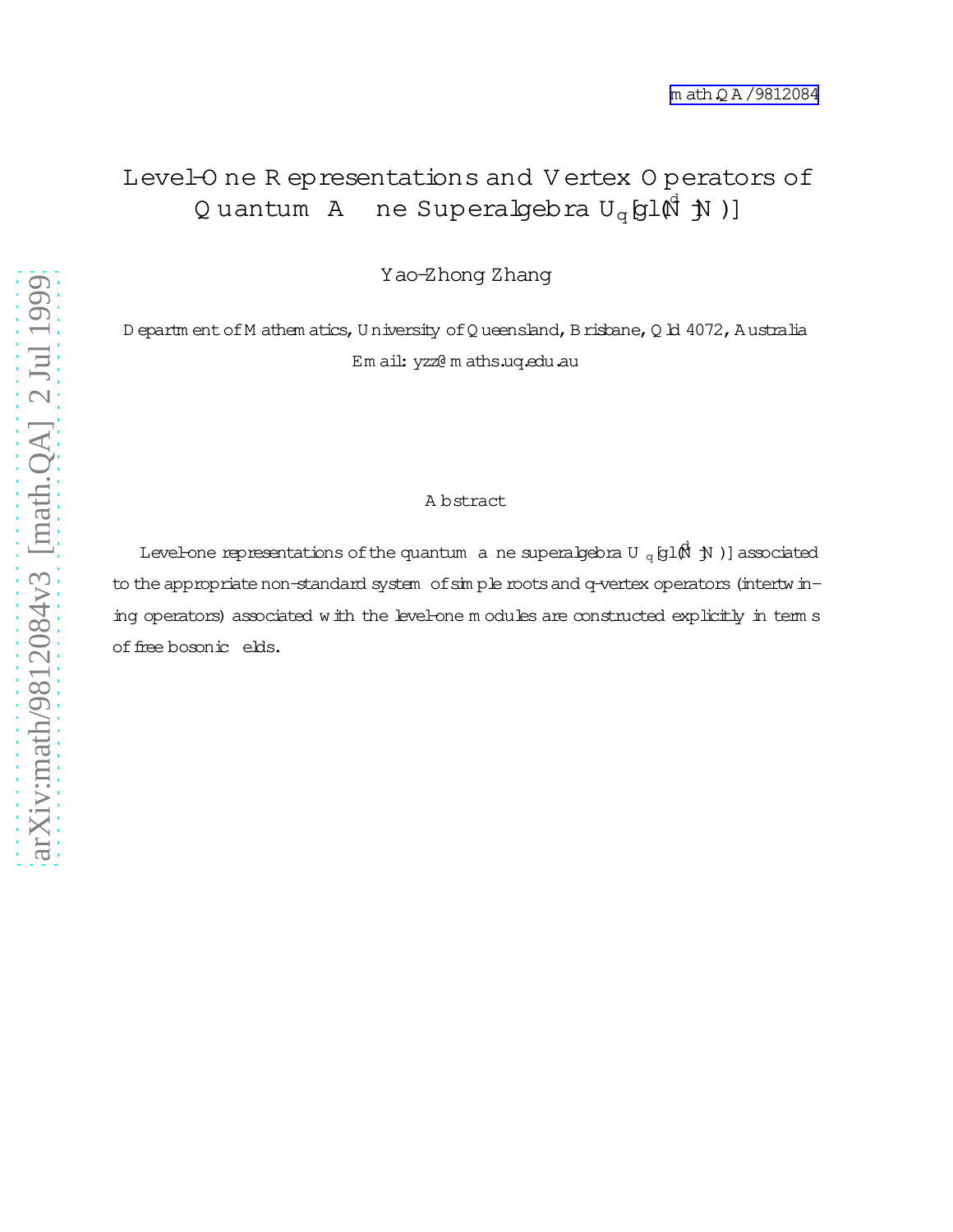### I Introduction

The algebraic analysis approach  $[1,2]$  based on quantum anealgebra symm etries enables one not only to solve m assive or o-criticalintegrable m odels directly in the therm ody-nam ic lim it but also to com pute their correlation functions [\[3\]](#page-15-0) and form factors [\[4](#page-15-0)] in the form of integrals by applying the techniques similar to those used so successfully in the critical cases (see, c.f.  $[5]$ ). The key components behind this method are in nite dim ensional highest weight representations of the quantum a ne algebras and the cor-responding q-vertex operators [\[6](#page-15-0)] which are intertwiners of these representations. As in the critical cases, this procedure requires the explicit construction of the highest weight representations and vertex operators in term s of free bosonic elds.

By now, the level-one representations and vertex operators have been constructed in term s of free bosons for m ost quantum a ne bosonic algebras (see, e.g.  $[7, 8, 9, 6, 9]$  $[7, 8, 9, 6, 9]$  $[7, 8, 9, 6, 9]$ [10, 11, 12](#page-15-0)]). In contrast, much less has been known for the case of quantum a ne superalgebras. For the type I quantum a ne superalgebra U  $_q$  [g1 $\stackrel{\frown}{\mathfrak{gl}}$   $\stackrel{\frown}{\mathfrak{gl}}$   $\stackrel{\frown}{\mathfrak{gl}}$   $\stackrel{\frown}{\mathfrak{gl}}$   $\stackrel{\frown}{\mathfrak{gl}}$   $\stackrel{\frown}{\mathfrak{gl}}$   $\stackrel{\frown}{\mathfrak{gl}}$   $\stackrel{\frown}{\mathfrak{gl}}$   $\stackrel{\frown}{\mathfrak{gl}}$   $\stack$ level-one representations and vertex operators have been investigated in [\[13](#page-15-0)] (see [\[14](#page-15-0)] for a level-k free boson realization of  $U_q$  [sl $^d\!\!2$ jl)]). In particular, the level-one irreducible highest weight representations of U $_{\rm q}$  [gl(2 jl)] were studied in som e details and the correpsonding characters were derived [\[13](#page-15-0)]. These representations have been re-exam ined and used to com pute the correlation functions of the q-deform ed supersymm etric  $t-J$  m odel in  $[15]$ .

So far in the literature, the very interesting case of  $M = N$  has been largely ignored. The only exception is [\[16](#page-15-0)] where the special case of  $M = N = 2$  was treated and the type I vertex operators involving in nite dim ensional evaluation (or level-zero) representations were also constructed for this special case. By contrast, we shall consider the general  $M = N$  case and investigate both type I and type II vertex operators with respect to nite dim ensional evaluation m odules. The  $M = N$  case is interesting since it seem s to us that U $_{\rm q}$  [g1 $\vec{$ R  $\,$  )] is the only untwisted superalgebra which has a non-standard system where all simple roots are odd or ferm ionic. It also seem s to be the only superalgebra where a vertex type quasi-H opftwistor can be constructed [\[17\]](#page-15-0) and thus the correpsonding elliptic quantum supergroup A  $_{\text{qp}}$  [g1( $\sharp$   $\,$  jV )] can be introduced.

In this paper, we construct a level-one representation of  $U_q$  [g1 $\overrightarrow{M}$  )] by bosonizing the D rinfeld generators. We also construct the vertex operators associated with the level-one representations in term s of the free bosonic elds.

The layout of this paper is the following. In section 2, we describe the D rinfeld realization [\[18\]](#page-15-0) of  $U_q$  (gl $\vec{M}$   $\uparrow$  )] in the non-standard system of simple roots and determ ine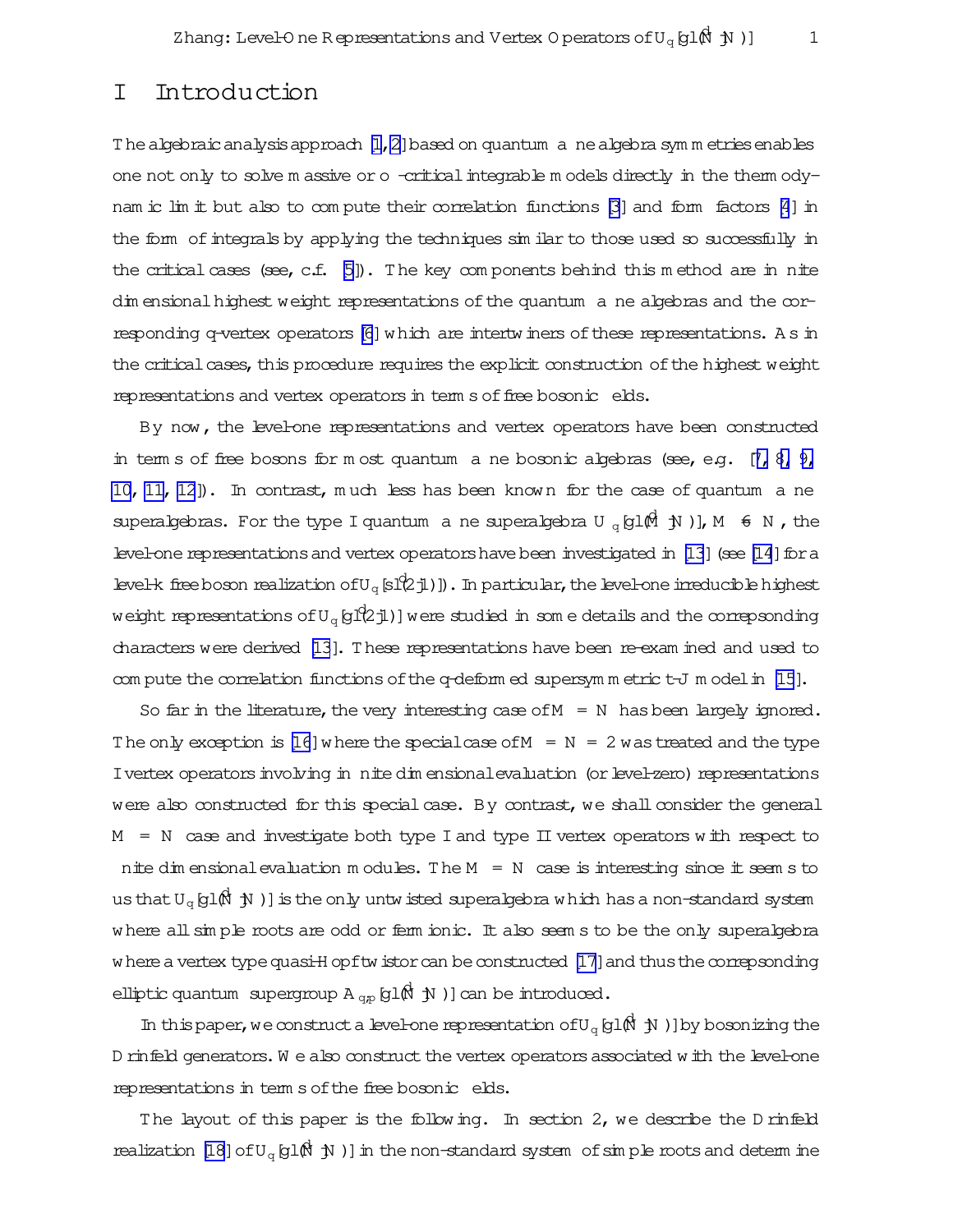<span id="page-2-0"></span>the  $\mathcal{L}$  ain term s" [\[19](#page-15-0)] in the coproduct form ulae of the D rinfeld generators. In section 3, we derive the 2N -dim ensionalevaluation (or level-zero) representations ofUq[ <sup>d</sup> gl(N jN )]. In section 4, we investigate the bosonization of  $U_q$  (gl $\hat{M}$  )] and construct an explicit level-one representation in term s of free bosonic elds. Section 5 is devoted to the study ofthe bosonization ofthe level-one vertex operators.

# II Q uantum A ne Superalgebra Uq[ d gl(N jN )]

A s is well-known, a given K ac-M oody superalgebra [\[20\]](#page-16-0) allowsm any inequivalent system s of sim ple roots. A system of sim ple roots is called distinguished if it has m inim alodd roots. Let f  $_{i}$ ; i = 0;1;  $_{i}$  : 2N 1g denote a chosen set of simple roots of the ane superalgebra gl $(\mathbb{N} \setminus \mathbb{N})$ . Let (; ) be a xed invariant bilinear form on the root space. Let H be the Cartan subalgebra and throughout we identify the dual H with H via (; ). As is shown in [\[17](#page-15-0)], gl $(\mathbb{N} \mathcal{N})$  has a simple root system in which all simple roots are odd (or ferm ionic).Thissystem can be constructed from the distinguished sim ple rootsystem by using the \extended" W eyloperation  $[21]$  repeatedly. W e have the following simple roots, all of which are odd (or ferm ionic)

<sup>0</sup> = "<sup>1</sup> + "<sup>2</sup><sup>N</sup> ; <sup>l</sup> = "<sup>l</sup> "l+ 1 ; l= 1;2; ;2N 1 (II.1)

with  $\;$  ;  $\mathsf{f}^\mathsf{H}_\mathsf{k}$ g $_\mathsf{k=1}^\mathsf{2N}$  satisfying

$$
(\; ; \; ) = \; (\; ; \; \mathbf{I}_{k}^{\mathsf{m}}) = 0; \quad (\mathbf{I}_{k}; \mathbf{I}_{k^{0}}^{\mathsf{m}}) = (\; 1)^{k+1} \; {}_{kk^{0}}: \quad (\mathbf{I} \mathbf{I} \mathbf{2})
$$

Such a sim ple root system is usually called non-standard. The generalized sym m etric Cartan m atrix  $(a_{ii^0})$  takes the form

$$
a_{01} \t (0; 1) = 1; a_{0;2N-1} \t (0; 2N-1) = 1;
$$
  
\n
$$
a_{11^{0}} \t (1; 1^{0}) = (1)^{1+1} (1; 1^{0} 1 1; 1^{10} 1); 1; 1^{0} = 1; 2; ; 2N 1; (II,3)
$$

This Cartan m atrix is degenrate. To obtain a non-degenerate Cartan m atrix, we extend  $[22]$  $[22]$  H by adding to it the elem ent

$$
_{2N} = \sum_{k=1}^{\mathfrak{K}^N} \mathbf{w}_k:
$$
 (II.4)

In the following, we denote by H $\pm$  the extended Cartan subalgebra and by H $\pm$  the dual of H~.The enlarged Cartan m atrix hasthe following extra m atrix elem ents:

$$
a_{2N,2N} \t (2N ; 2N) = 0; a_{i,2N} \t (i ; 2N) = 2 (1i + 1 : (II.5)
$$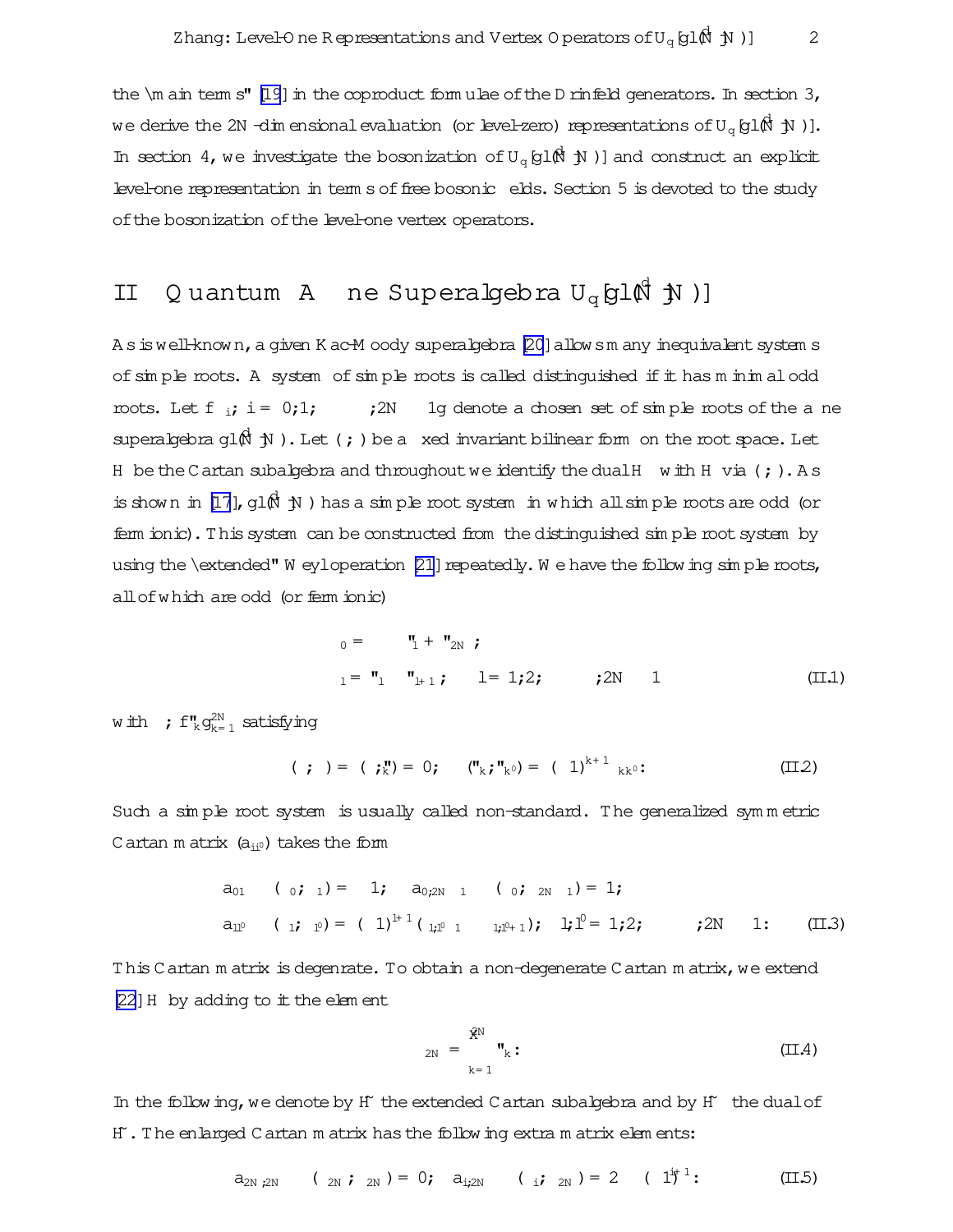Let  $fh_0; h_1; \qquad$  2N;  $hdg$  be a basis of H°, where  $h_{2N}$  is the elem ent in H° corresponding to <sub>2N</sub> and d is the usual derivation operator. We shall write  $h_i = i$  (i= 0;1; *i* 2N) with  $\frac{1}{1}$  given by [\(II.1](#page-2-0), [II.4\)](#page-2-0). Let f  $\frac{1}{0}$ ; 1;  $\frac{1}{2}$  i; cg be the dual basis with  $\frac{1}{1}$  being fundam entalweights and cthe canonical centralelem ent. We have [\[17](#page-15-0)]

$$
{}_{2N} = \frac{1}{2N} \sum_{k=1}^{\hat{X}^N} (-1)^{k+1} \mathbf{v}_k \mathbf{j}
$$
  
\n
$$
{}_{i} = d + \sum_{k=1}^{X^1} (-1)^{k+1} \mathbf{v}_k \frac{1}{2N} \sum_{k=1}^{\hat{X}^N} (-1)^{k+1} \mathbf{v}_k \mathbf{j}
$$
 (II.6)

where  $i = 0;1;$   $i = 2N$  1.

The quantum a ne superalgebra U  $_{\mathrm{q}}$  (g1 $\stackrel{\star}{\mathbb{M}}$  )] is a quantum (or q-) deform ation of the universal enveloping algebra of gl $(\stackrel{\dagger}{N} \stackrel{\dagger}{N} )$  and is generated by the Chevalley generators fei; f<sup>i</sup> q <sup>h</sup>j; dji= 0;1; ;2N 1; j = 0;1; ;2N g. The <sup>2</sup>-grading ofthe Chevalley Z generators is  $[e_i] = [f_i] = 1; i = 0;1;$   $i = 2N$  1 and zero otherwise. The de ning relations are

$$
hh^{0} = h^{0}h; \t 8h 2 H';\nq^{h_{j}}e_{i}q^{h_{j}} = q^{a_{ij}}e_{i}; \t [d; e_{i}] = {}_{i0}e_{i};\nq^{h_{j}}f_{i}q^{h_{j}} = q^{a_{ij}}f_{i}; \t [d; f_{i}] = {}_{i0}f_{i};\n[e_{i}; f_{i}^{0}] = {}_{i0}^{i0} \frac{q^{h_{i}} q^{h_{i}}}{q q^{1}};\n[e_{i}; e_{i}^{0}] = [f_{i}; f_{i}^{0}] = 0; \t for a_{i1}^{0} = 0;\n[E_{i}; e_{i}^{1} l_{i} :; [e_{i}; e_{2N} l_{i}] = 0;\n[E_{i}; e_{1} l_{i}^{(1)} :; [e_{i}; e_{i+1} l_{i}^{(1)} : h^{1}] = 0;\n[E_{2N} l^{2} e_{N} l_{i}^{1} :; [e_{2N} l^{2} e_{N} l^{2} e_{N}] = 0;\n[[f_{0}; f_{1} l_{i} :; [f_{0}; f_{2N} l_{i}] = 0;\n[[f_{i}; f_{1} l_{i}^{(1)} :; [f_{i}; f_{i+1} l_{i}^{(1)} : h^{1}] = 0;\n[[f_{2N} l^{2} e_{N} l_{i} : [f_{2N} l^{2} e_{N} l^{2}] = 0; \t 1 = 1;2; \t 2N 2; \t (II,7)
$$

H ere and throughout,  $[a; b]_x$  ab ( 1)<sup>[a][b]</sup>xba and [a;b] [a;b]<sub>1</sub>. The four-th order q-Serre relationsare obtained by using Yam ane's D ynkin diagram procedure [\[23\]](#page-16-0).

 ${\tt U}_{\tt q}$ [gl $\vec{\tt M}$  )] is a Z $_2$ -graded quasi-triangular H opfalgebra endowed with the following  $c$ oproduct,  $c$ ounit and antipode S:

(h) = h 1+ 1 h; (e <sup>i</sup>) = e<sup>i</sup> 1+ q <sup>h</sup><sup>i</sup> ei; (f <sup>i</sup>)= f<sup>i</sup> q <sup>h</sup><sup>i</sup> + 1 fi; (ei) = (fi)= (h)= 0; S(ei) = q <sup>h</sup>iei; S(fi)= fiq <sup>h</sup>i; S(h)= h; (II.8)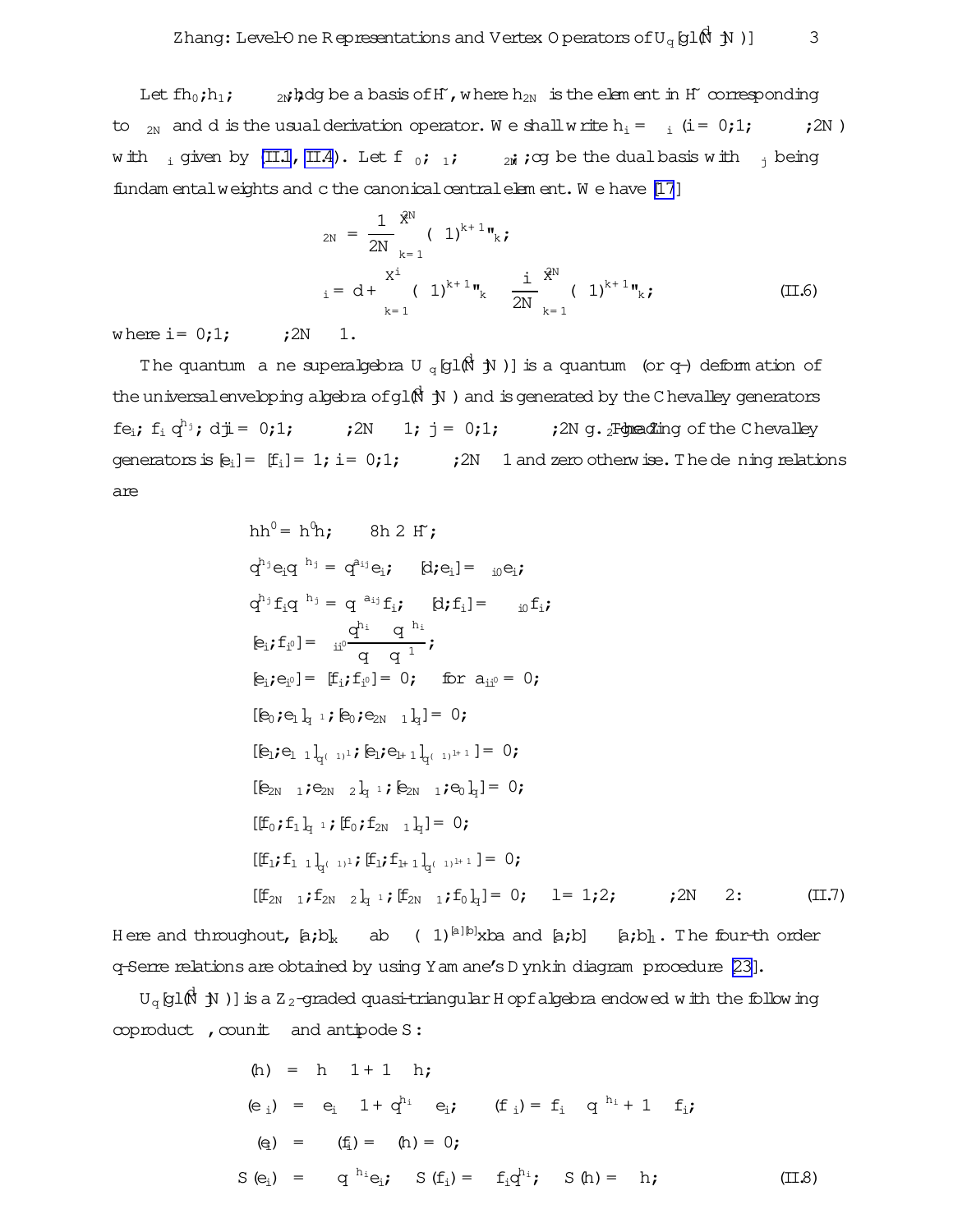<span id="page-4-0"></span>where  $i = 0;1;$  $:2N$ 1 and h H2. Notice that the antipode S is a  $Z_2$ -graded algebra anti-hom om orphism. Namely, for any hom ogeneous elements a; b 2  $U_{\alpha}$  [g1 $\beta$ l $\gamma$ l)] S (ab) =  $(1)^{[a][b]}S$  (b)S (a), which extends to inhomogeneous elements through linearity. M oreover,

$$
S^{2}(a) = q^{2} a q^{2}; \quad 8a 2 U_{q}[g1(\hat{N} N)];
$$
 (II.9)

is an element in H<sup>\*</sup> such that ( ; <sub>i</sub>) = ( <sub>i</sub>; <sub>i</sub>)=2 for any simple root <sub>i</sub>; i = where  $0;1;2;$  $;2N \quad 1$ . Explicitly,

$$
= \frac{1}{2} \frac{\dot{x}^{N}}{k+1} (1)^{k} \mathbf{r}_{k} ; \qquad (II.10)
$$

which coincides with , the half-sum of positive roots of g1 $(N, N)$  in the present simple root system. The multiplication rule on the tensor products is  $Z_2$ -graded: (a b) (a<sup>0</sup> b<sup>0</sup>) = (1)<sup> $\mathbb{D}[\mathbb{a}^0]$ </sup> (aa<sup>0</sup> bb<sup>0</sup>) for any hom ogeneous elements a;b;a<sup>0</sup>;b<sup>0</sup> 2 U<sub>q</sub> [g1 $\mathbb{A}$  j)]. We also introduce the element in H

$$
\sim = \sum_{i=0}^{2N} \, i + N_{2N} \, j \tag{II.11}
$$

which gives the principal gradation

$$
[\sim; e_i] = e_i; \quad [\sim; f_i] = f_i; \quad i = 0; 1; \quad j2N \quad 1: \quad (\text{II}.12)
$$

In  $(II.11)$ , is an arbitrary constant.

 $U_q$  [g1 $\stackrel{\frown}{M}$   $\stackrel{\frown}{N}$  )] can also be realized in term s of the D rinfeld generators [18] fX  $_m$  <sup>ii</sup>; H  $_m^j$ ; q  $^{H}$   $_o^j$ , ;2N 1;  $j = 1;2;$  ;2N g. Figure 2 ing of c; djn 2 Z; n 2 Z f0g; i = 1;2; the D rinfield generators is given by  $\left[\mathbb{X}_{m}^{i}\right] = 1$  for all  $i = 1$ ; ; 2N 1; m 2 Z and  $[H_n^j] = [H_0^j] = [c] = [d] = 0$  for all  $j = 1$ ; ; 2N; n 2 Z f0g. The relations satis ed by the D rinfield generators read (see [23, 24] for the D rinfield realization of  $U_q$  [g1 $\mathbb{R}^d$  jV)] in the distinguished system of simple roots)

$$
[c;a] = [d; H_0^j] = [H_0^j; H_n^{j^0}] = 0; \quad 8a 2 U_q [g] (\hbar \text{ N})
$$
\n
$$
d^{H_0^j} X_n^{i^j} q^{H_0^j} = q^{a_{ij}} X_n^{i^j};
$$
\n
$$
[d; X_n^{i^j}] = n X_n^{i^j}; \quad [d; H_n^j] = n H_n^j;
$$
\n
$$
[H_n^j; H_m^{j^0}] = n + m_j 0 \frac{[a_{jj^0} n]_q [n c]_q}{n};
$$
\n
$$
[H_n^j; X_m^{i^j}] = \frac{[a_{ij} n]_q}{n} X_{n+m}^{i^i} q^{j^i} = 0;
$$
\n
$$
[X_n^{i^i}; X_m^{i^0}] = 0; \quad \text{for } a_{ii^0} = 0;
$$
\n
$$
[X_{n+1}^{i^i}; X_m^{i^0}]_q^{a_{ii^0}} = [X_{n+1}^{i^0}; X_n^{i^1}]_q^{a_{ii^0}} = 0;
$$
\n
$$
[X_{n+1}^{i^1}; X_m^{i^0}]_q^{a_{ii^0}} = [X_m^{i^0}; X_n^{i^1}]_q^{a_{ii^0}} = 0;
$$
\n
$$
[X_m^{i^1}; X_m^{i^1}]_q^{a_{ii^0}} = [X_m^{i^0}; X_n^{i^1}]_q^{a_{ii^0}} = 0;
$$
\n
$$
[X_m^{i^1}; X_m^{i^1}]_q^{a_{ii^0}} = [X_m^{i^1}; X_n^{i^1}]_q^{a_{i^{10}}}]_q^{a_{i^{10}}}
$$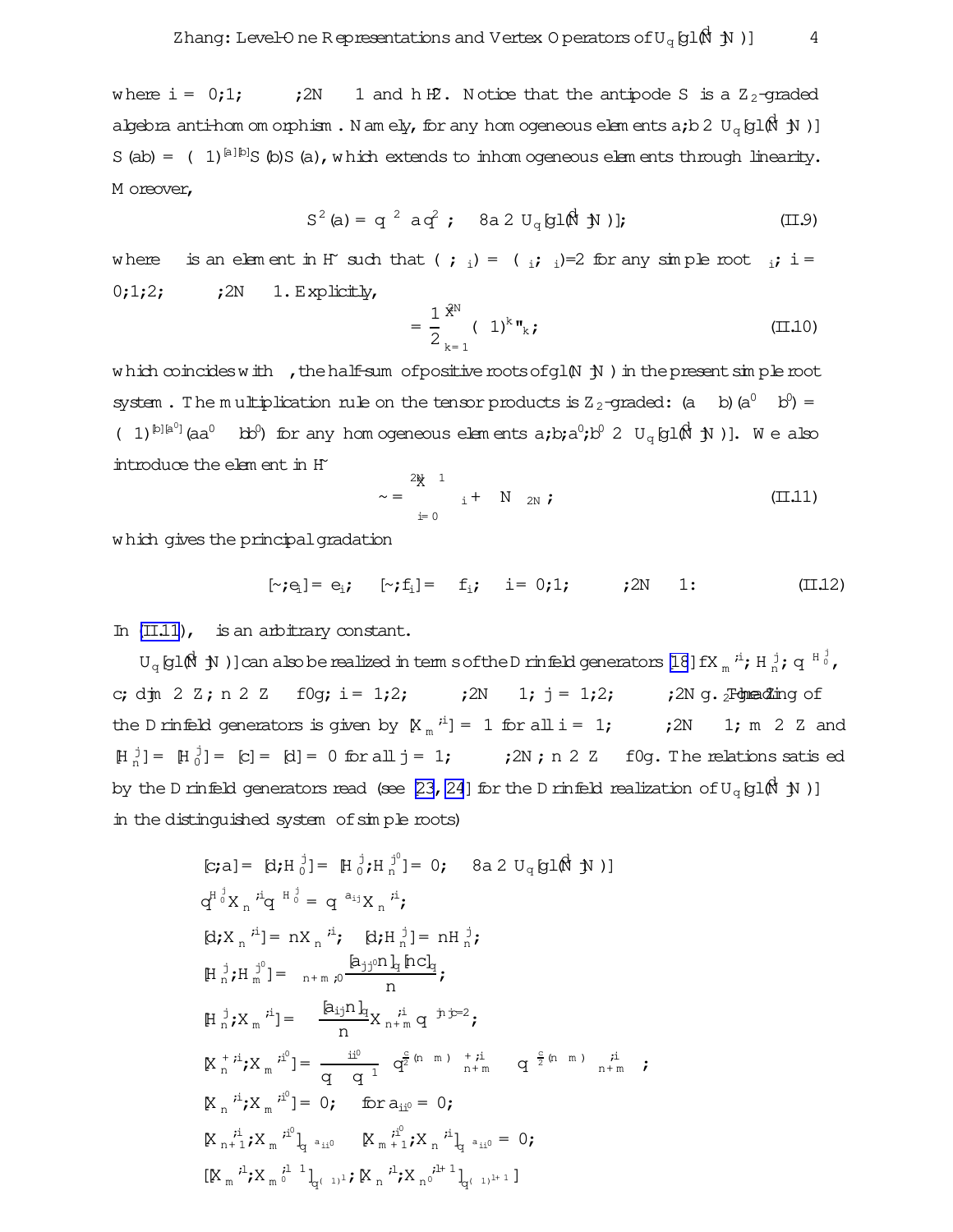+ 
$$
[\mathbb{K}_n \stackrel{i!}{\rightarrow} \mathbb{K}_m \stackrel{i!}{\circ} \stackrel{1}{-1}]_{q^{(-1)^1}}; \mathbb{K}_m \stackrel{i!}{\rightarrow} \mathbb{K}_n \stackrel{i!}{\circ} \stackrel{1}{-1} \stackrel{1}{-1} = 0; \quad l = 2; \quad j \quad 2N \quad 2 \colon (\mathbb{II}.13)
$$

<span id="page-5-0"></span>where  $[x]_q = (q^x - q^{-x}) = (q - q^{-1})$  and  $\frac{1}{n}$  is are related to H  $\frac{1}{n}$  by relations

$$
\begin{array}{ccc}\nX & \vdots \\
n^{2}z & \n\end{array} = q^{H_0^j} \exp \left(q^{1} q^{1}\right) \left(\begin{array}{ccc}\nX & \vdots \\
H_{n}^j z^n & \n\end{array}\right) \tag{II.14}
$$

The following relations can be proved by induction:

$$
H_{n}^{j} = \frac{1}{q_{1}^{j}} \sum_{p_{1}+2p_{2}+1}^{X} \frac{(1)^{p_{1}^{j}} p_{1}^{j} (p_{1}^{j} - 1)!}{p_{1}^{j}} (q_{1}^{H_{0}^{j}} + i^{j})^{p_{1}} \frac{H_{0}^{j} + i^{j})^{p_{n}}}{(q_{1}^{j} - 1)^{j}};
$$
\n
$$
H_{n}^{j} = \frac{1}{q_{1}^{j}} \sum_{p_{1}+2p_{2}+1}^{X} \frac{(1)^{p_{1}^{j}} p_{1}^{j} (p_{1}^{j} - 1)!}{p_{1}^{j}} (q_{1}^{H_{0}^{j}} - i^{j})^{p_{1}} \frac{H_{0}^{j} (q_{1}^{j})^{j}}{i^{j}})^{p_{1}} (H.15)
$$

The Chevalley generators are related to the D rinfeld generators by the form ulae

$$
h_{i} = H_{0}^{i}; \quad e_{i} = X_{0}^{*i}; \quad f_{i} = X_{0}^{i}; \quad i = 1,2; \quad \text{(2N 1)};
$$
\n
$$
h_{2N} = H_{0}^{2N}; \quad h_{0} = C \qquad H_{0}^{k};
$$
\n
$$
e_{0} = [X_{0}^{2N}]^{1}; [X_{0}^{2N}]^{2}; \quad i \neq i \text{ for } i \neq j \text{ for } i \neq j \text{ for } i \neq j \text{ for } i = 1,2,3, \ldots
$$
\n
$$
f_{0} = (1)^{N} q^{2N-1} H_{0}^{k} [[T_{0}^{k}; X_{0}^{k}]^{2}]_{q}^{1} X_{0}^{k} G_{q}^{k} Y_{0}^{k} Y_{0}^{k} Y_{0}^{k} Y_{1}^{k} Y_{0}^{k} Y_{1}^{k} Y_{0}^{k} Y_{1}^{k} Y_{1}^{k} Y_{0}^{k} Y_{1}^{k} Y_{1}^{k} Y_{0}^{k} Y_{1}^{k} Y_{1}^{k} Y_{0}^{k} Y_{1}^{k} Y_{1}^{k} Y_{0}^{k} Y_{1}^{k} Y_{1}^{k} Y_{0}^{k} Y_{1}^{k} Y_{1}^{k} Y_{0}^{k} Y_{1}^{k} Y_{1}^{k} Y_{0}^{k} Y_{1}^{k} Y_{1}^{k} Y_{0}^{k} Y_{1}^{k} Y_{1}^{k} Y_{0}^{k} Y_{1}^{k} Y_{1}^{k} Y_{0}^{k} Y_{1}^{k} Y_{1}^{k} Y_{0}^{k} Y_{1}^{k} Y_{1}^{k} Y_{0}^{k} Y_{1}^{k} Y_{1}^{k} Y_{0}^{k} Y_{1}^{k} Y_{1}^{k} Y_{0}^{k} Y_{1}^{k} Y_{1}^{k} Y_{0}^{k} Y_{1}^{k} Y_{0}^{k} Y_{1}^{k} Y_{1}^{k} Y_{0}^{k} Y_{1}^{k} Y_{1}^{k} Y_{0}^{k} Y_{1}^{k} Y_{0}^{k} Y_{1}^{k} Y_{1}^{k} Y_{0}^{k} Y_{1}^{k} Y_{0}^{k} Y_{1}^{k} Y_{0}^{k} Y_{1}^{k} Y
$$

The coproduct of the D rinfeld generators is not known in full. However, for our purpose  $\pm$  suces to derive the \m ain term s" [\[19\]](#page-15-0) in the coproduct form ulae. We have P roposition 1 : Form 2 Z  $_0$ , n 2 Z<sub>>0</sub> and i= 1;2;  $\blacksquare$ ;2N 1,

$$
(X_{m}^{+},i) = X_{m}^{+},i i_{m}^{m}C + q_{m}^{H}i_{m}^{+},i i_{m}^{m}C = X_{m}^{+},i i_{m}^{m}C + q_{m}^{H}i_{m}^{+},i i_{m}^{m}C + q_{m}^{H}i_{m}^{+},i i_{m}^{m}C + q_{m}^{H}i_{m}^{+},i i_{m}^{m}C + q_{m}^{H}i_{m}^{+},i i_{m}^{m}C + q_{m}^{H}i_{m}^{+},i i_{m}^{m}C + q_{m}^{H}i_{m}^{+},i i_{m}^{m}C + q_{m}^{H}i_{m}^{+},i i_{m}^{m}C + q_{m}^{H}i_{m}^{+},i i_{m}^{m}C + q_{m}^{H}i_{m}^{+},i i_{m}^{m}C + q_{m}^{H}i_{m}^{+},i i_{m}^{m}C + q_{m}^{H}i_{m}^{+},i i_{m}^{m}C + q_{m}^{H}i_{m}^{+},i_{m}^{m}C + q_{m}^{H}i_{m}^{+},i_{m}^{m}C + q_{m}^{H}i_{m}^{+},i_{m}^{m}C + q_{m}^{H}i_{m}^{+},i_{m}^{m}C + q_{m}^{H}i_{m}^{+},i_{m}^{m}C + q_{m}^{H}i_{m}^{+},i_{m}^{m}C + q_{m}^{H}i_{m}^{+},i_{m}^{m}C + q_{m}^{H}i_{m}^{+},i_{m}^{m}C + q_{m}^{H}i_{m}^{+},i_{m}^{m}C + q_{m}^{H}i_{m}^{+},i_{m}^{m}C + q_{m}^{H}i_{m}^{+},i_{m}^{m}C + q_{m}^{H}i_{m}^{+},i_{m}^{m}C + q_{m}^{H}i_{m}^{+},i_{m}^{m}C + q_{m}^{H}i_{m}^{+},i_{m}^{m}C + q_{m}^{H}i_{m}^{+},i_{m}^{m}C + q_{m}^{H}i_{m}^{+},i_{m}^{m}C + q_{m}^{H}i_{m}^{+},i_{m}^{m}C + q_{m}^{H}i_{m}^{+},i_{m}^{m}C + q_{m}^{H}i_{m}^{+
$$

where N and N  $^2$  are the left ideals generated by X  $_1$   $^k$  and X  $_1$   $^k$  X  $_2$   $^k$   $^0$ , k; k<sup>0</sup> = 1; ; ; 2N 1; l;  $l^0$  2 Z, respectively.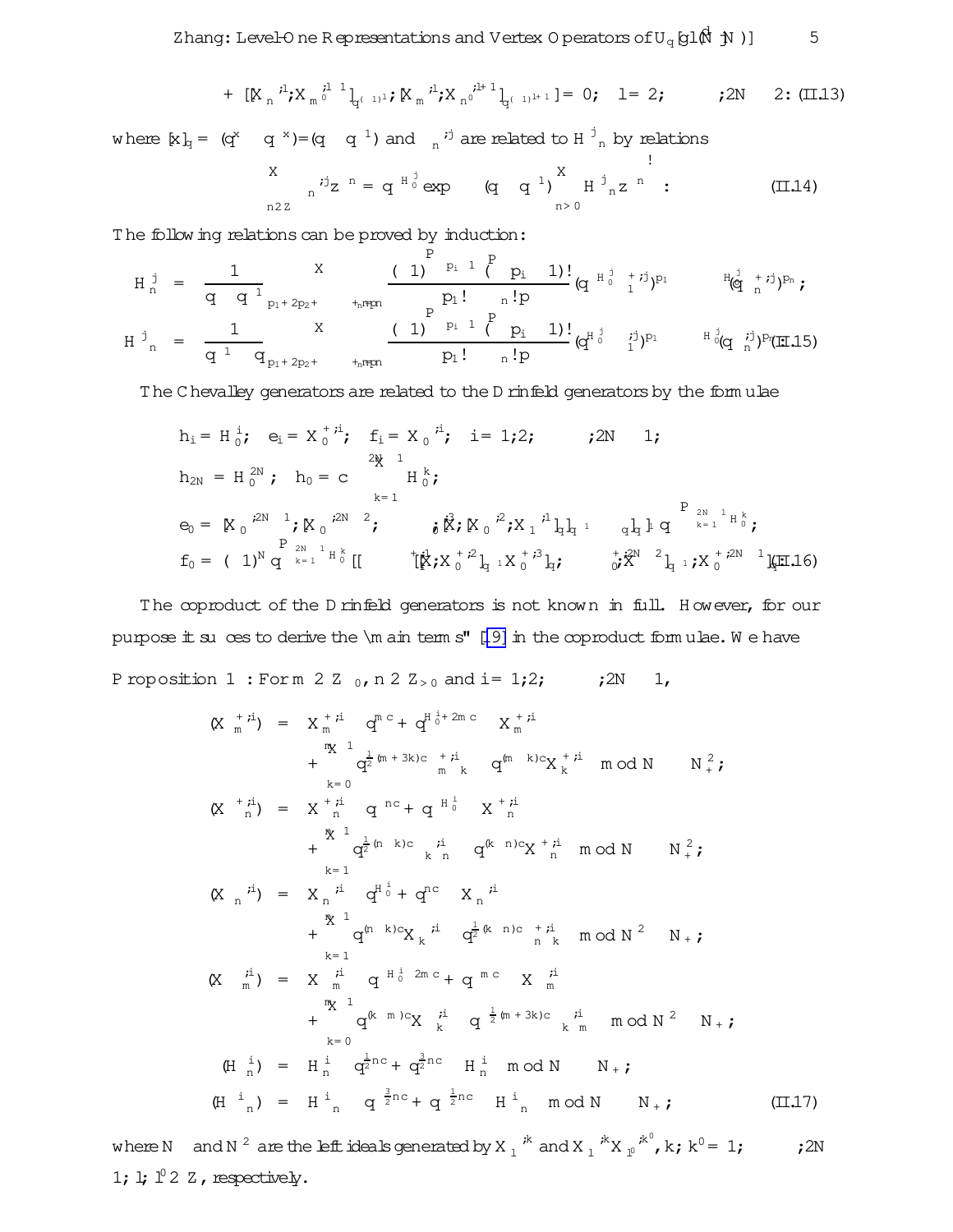<span id="page-6-0"></span>Rem ark. (i) We do not write down the formulae for  $(H \nvert^{2N}_{n})$  because they are not needed in this paper.  $(H \nvert \frac{2N}{n})$  can be determined by requiring that preserves the commutation relations (II.13). (ii) M odulo  $N_+$  N + N  $N_+$ , the elements  $\frac{i}{n}$  (n 0) are group-like:

$$
\begin{array}{ll}\n\text{(} & +\, \dot{r}\text{i}) = \frac{X^n}{n} \quad \frac{3}{n} k \quad \text{(} & +\, \dot{r}\text{i} \\
 & k = 0 \\
\text{(} & \dot{n}\text{)} = \frac{X^n}{n} \quad \text{(} & \frac{1}{2} k \quad \dot{r}\text{i} \\
 & k = 0\n\end{array}
$$
\n
$$
\text{(} & \dot{r}\text{i}) = \frac{X^n}{n} \quad \text{(} & \frac{1}{2} k \quad \dot{r}\text{i} \quad \text{(} & \frac{3}{2} (k - n) \quad \dot{r}\text{i} \quad \text{(} & \frac{1}{2} \quad \text{(} & \frac{1}{2} \quad \text{(} & \frac{1}{2} \quad \text{(} & \frac{1}{2} \quad \text{(} & \frac{1}{2} \quad \text{(} & \frac{1}{2} \quad \text{(} & \frac{1}{2} \quad \text{(} & \frac{1}{2} \quad \text{(} & \frac{1}{2} \quad \text{(} & \frac{1}{2} \quad \text{(} & \frac{1}{2} \quad \text{(} & \frac{1}{2} \quad \text{(} & \frac{1}{2} \quad \text{(} & \frac{1}{2} \quad \text{(} & \frac{1}{2} \quad \text{(} & \frac{1}{2} \quad \text{(} & \frac{1}{2} \quad \text{(} & \frac{1}{2} \quad \text{(} & \frac{1}{2} \quad \text{(} & \frac{1}{2} \quad \text{(} & \frac{1}{2} \quad \text{(} & \frac{1}{2} \quad \text{(} & \frac{1}{2} \quad \text{(} & \frac{1}{2} \quad \text{(} & \frac{1}{2} \quad \text{(} & \frac{1}{2} \quad \text{(} & \frac{1}{2} \quad \text{(} & \frac{1}{2} \quad \text{(} & \frac{1}{2} \quad \text{(} & \frac{1}{2} \quad \text{(} & \frac{1}{2} \quad \text{(} & \frac{1}{2} \quad \text{(} & \frac{1}{2} \quad \text
$$

De ne the D rinfeld currents or generating functions,

$$
X
$$
  $i^i(z) = \sum_{n2z}^{X} X_n i^i z^{n-1}$ ;  $i^j(z) = \sum_{n2z}^{x} i^j z^{n}$  (II.19)

In term s of these currents,  $(II,13)$  read

$$
i^{j}(z) \quad i^{j^{0}}(w) = i^{j^{0}}(w) \quad i^{j}(z);
$$
\n
$$
+i^{j}(z) \quad i^{j^{0}}(w) = \frac{(z - wq^{r+a_{jj^{0}}})(z - wq^{-c-a_{jj^{0}}})}{(z - wq^{-a_{jj^{0}}})(z - wq^{-c+a_{jj^{0}}})} \quad i^{j^{0}}(w) +i^{j}(z);
$$
\n
$$
+i^{j}(z)X \quad i^{i}(w) = q^{a_{i,j}} \frac{z - wq^{-\frac{c}{2} - a_{i,j}}}{z - wq^{-\frac{c}{2} - a_{i,j}}X} \quad i^{i}(w) +i^{j}(z);
$$
\n
$$
i^{j}(z)X \quad i^{i}(w) = q^{a_{i,j}} \frac{z - wq^{-\frac{c}{2} - a_{i,j}}}{z - wq^{-\frac{c}{2} - a_{i,j}}X} \quad i^{i}(w) \quad i^{j}(z);
$$
\n
$$
[X^{+}i^{i}(z);X \quad i^{i^{0}}(w)] = \frac{i^{i^{0}}}{(q - q^{-1})zw} \quad \left(\frac{w}{z}q^{c}\right) \quad +i^{i}(wq^{\frac{c}{2}}) \quad \left(\frac{w}{z}q^{c}\right) \quad i^{i}(wq^{-\frac{c}{2}});
$$
\n
$$
X^{i^{i}}(z)X \quad i^{i^{0}}(w) + X \quad i^{i^{0}}(w)X \quad i^{i}(z) = 0; \quad \text{for } a_{i i^{0}} = 0;
$$
\n
$$
(z - wq^{-a_{i i^{0}}})X \quad i^{i}(z)X \quad i^{i^{0}}(w) + (zq^{-a_{i i^{0}}} - w)X \quad i^{i^{0}}(w)X \quad i^{i}(z) = 0;
$$
\n
$$
f[[X^{-1}(z_{1});X^{-1-1}(z)]_{q^{(-1)^{1}}}; [X^{-1}(z_{2});X^{-1+1}(w)]_{q^{(-1)^{1+1}}}g]
$$
\n
$$
+ fz_{1} \cdot z_{2}g = 0; \quad 1 = 2; 3; \quad j \ge 1
$$
\n
$$
(11.20)
$$

These current commutation relations can be derived from the super version [24, 25] of the RS algebra [26] by m eans of the G auss decomposition technique of D ing and F renkel [27].

#### Level-Zero Representation III

We consider the evaluation representation  $V_z$  of  $U_q$  [g1 $\stackrel{\triangle}{M}$  )], where V is an 2N -dim ensional graded vector space with basis vectors  $fv_1$ ;  $v_2$ ;  $v_3$ ; The Z<sub>2</sub>-grading of the basis vectors is chosen to be  $[v_j] = \frac{(-1)^{j}+1}{2}$ . Let  $e_{j_j j^0}$  be the 2N 2N m atrix satisfying  $(\mathsf{e}_{\mathtt{j},\mathtt{j}^0})_{\mathtt{k}\mathtt{k}^0} \;=\; \mathsf{y}_{\mathtt{k}} \;\; \mathtt{j}^{\mathtt{0}}{}_{\mathtt{k}^0} \text{ or equivalently } \;\mathsf{e}_{\mathtt{i},\mathtt{j}} \mathtt{v}_{\mathtt{k}} \;=\; \mathsf{y}_{\mathtt{k}} \mathtt{v}_{\mathtt{i}} \text{, } \text{ (which in plies that for any operator) }$ A its m atrix elements A  $_{12}$  are de ned by A  $v_1 = A_{12}v_1$ . In the hom ogeneous gradation,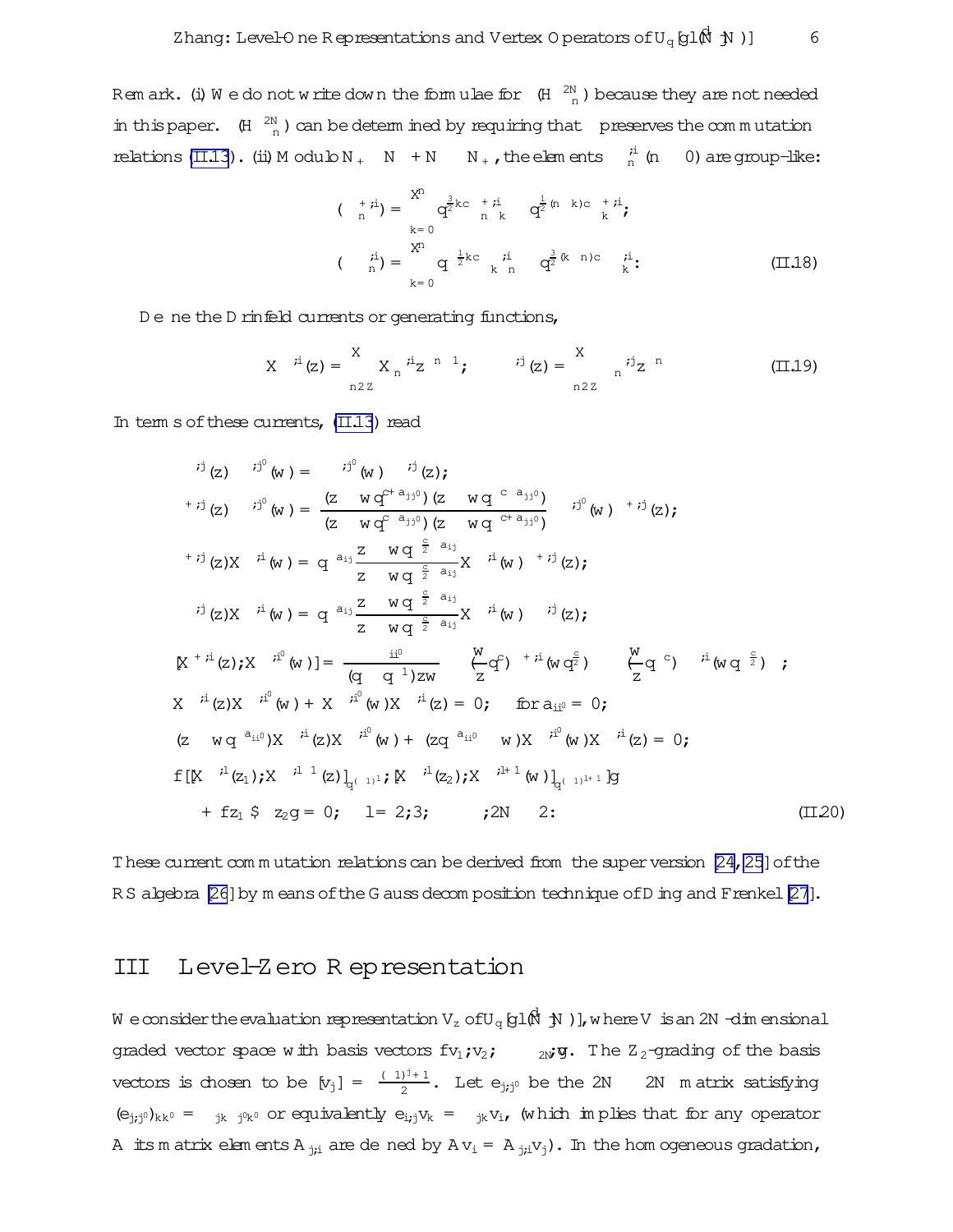the C hevalley generators on  $V_z$  are represented by

$$
e_{i} = e_{i,i+1} \text{ ; } f_{i} = (1)^{i+1} e_{i+1,i} \text{ ; } i = 1;2 \text{ ; } j2N \text{ ; } 1 \text{ ;}
$$
\n
$$
h_{i} = (1)^{i+1} (e_{i,i} + e_{i+1,i+1}) \text{ ; } h_{2N} = (1)^{k+1} e_{k,k} \text{ ;}
$$
\n
$$
e_{0} = z e_{2N,i} \text{ ; } f_{0} = z^{1} e_{1,2N} \text{ ; } h_{0} = e_{1,1} e_{2N,i} \text{ ; }
$$
\n
$$
(III.1)
$$

Let  $V^{-S}$  be the left dualm odule of  $V$ , dened by

(a v) (v) = ( 1)<sup>[a][v]</sup>v (S (a)v); 8a 2 U<sub>q</sub> [g1(
$$
\hat{M}
$$
 N )]; v 2 V; v 2 V : (III.2)

N am ely, the representations on V  $S$  are given by

$$
V_{V} \circ (a) = V_{V} (S (a))^{st}; \quad 8a 2 U_{q} [g] (M N)]; \tag{III.3}
$$

where st denotes the supertansposition de ned by  $(A_{i,j})^{st} = (1)^{[j]([i]+[j])}A_{i,j}:$  Note that in general  $((A_{ij})^{st})^{st} = (1)^{[A]}A_{ijj} \in A_{ijj}$ . Let  $V_z$  <sup>S</sup> be the 2N -dim ensional evaluation m odule corresponding to V  $S$ . On V<sub>z</sub>  $S$ , the C hevalley generators are represented by

$$
e_{i} = (1)^{i}q^{(-1)^{i}}e_{i+1;i}; f_{i} = q^{(-1)^{i+1}}e_{i;i+1}; i = 1;2; \t ; 2N 1;
$$
  
\n
$$
h_{i} = (1)^{i}(e_{i;i} + e_{i+1;i+1}); h_{2N} = (1)^{k}e_{k;k};
$$
  
\n
$$
e_{0} = zqe_{1;2N}; f_{0} = z^{1}q^{1}e_{2N;i}; h_{0} = e_{1;i} + e_{2N;2N}:
$$
 (III.4)

P roposition 2: The D rinfeld generators are represented on  $V_z$  by

$$
H_{m}^{i} = (1)^{i+1} \frac{m}{m} q^{(1)i_{m}} (q^{x_{i}} z)^{m} (e_{i,i} + e_{i+1,i+1});
$$
  
\n
$$
H_{m}^{2N} = z^{m} \frac{2m}{m} \frac{1}{q} q^{n} e_{21,21}
$$
  
\n+  $\frac{x^{N}}{(Y + (1 \ 1) (1 \ q^{m}))} (e_{21 \ 1,21 \ 1} + e_{21,21})$   
\n+  $\frac{x^{N}}{(Y + (1 \ 1) (1 \ q^{m}))} (e_{21 \ 1,21 \ 1} + e_{21,21})$   
\n+  $\frac{x^{N}}{(Y + (1 \ 1) (1 \ q^{m}))} (e_{21 \ 1,21 \ 1} + e_{21,21})$   
\n+  $\frac{x^{N}}{(Y + (1 \ 1) (1 \ q^{m}))} (e_{21 \ 1,21 \ 1} + e_{21,21})$   
\n+  $\frac{x^{N}}{(Y + (1 \ 1) (1 \ q^{m}))} (e_{21 \ 1,21 \ 1} + e_{21,21})$   
\n+  $\frac{x^{N}}{(Y + (1 \ 1) (1 \ q^{m}))} (e_{21 \ 1,21 \ 1} + e_{21,21})$   
\n+  $\frac{x^{N}}{(Y + (1 \ 1) (1 \ q^{m}))} (e_{21 \ 1,21 \ 1} + e_{21,21})$   
\n+  $\frac{x^{N}}{(Y + (1 \ 1) (1 \ q^{m}))} (e_{21 \ 1,21 \ 1} + e_{21,21})$   
\n+  $\frac{x^{N}}{(Y + (1 \ 1) (1 \ q^{m}))} (e_{21 \ 1,21 \ 1} + e_{21,21})$   
\n+  $\frac{x^{N}}{(Y + (1 \ 1) (1 \ q^{m}))} (e_{21 \ 1,21 \ 1} + e_{21,21})$   
\n+  $\frac{x^{N}}{(Y + (1 \ 1) (1 \ q^{m}))} (e_{21 \ 1,21 \ 1} + e_{21,21})$   
\n+  $\frac{x^{N}}{(Y + (1 \ 1) (1 \ q^{m}))} ($ 

and on  $V_z$ <sup>S</sup> by

$$
H_m^i = (1)^i \frac{\ln h_q}{m} q^{(-1)^{i+1}m} q^{x_i} z^m (e_{i,i} + e_{i+1,i+1});
$$
  

$$
H_m^{2N} = z^m \frac{\ln h_q}{m} q^m \sum_{l=1}^{X^N} e_{2l,2l}
$$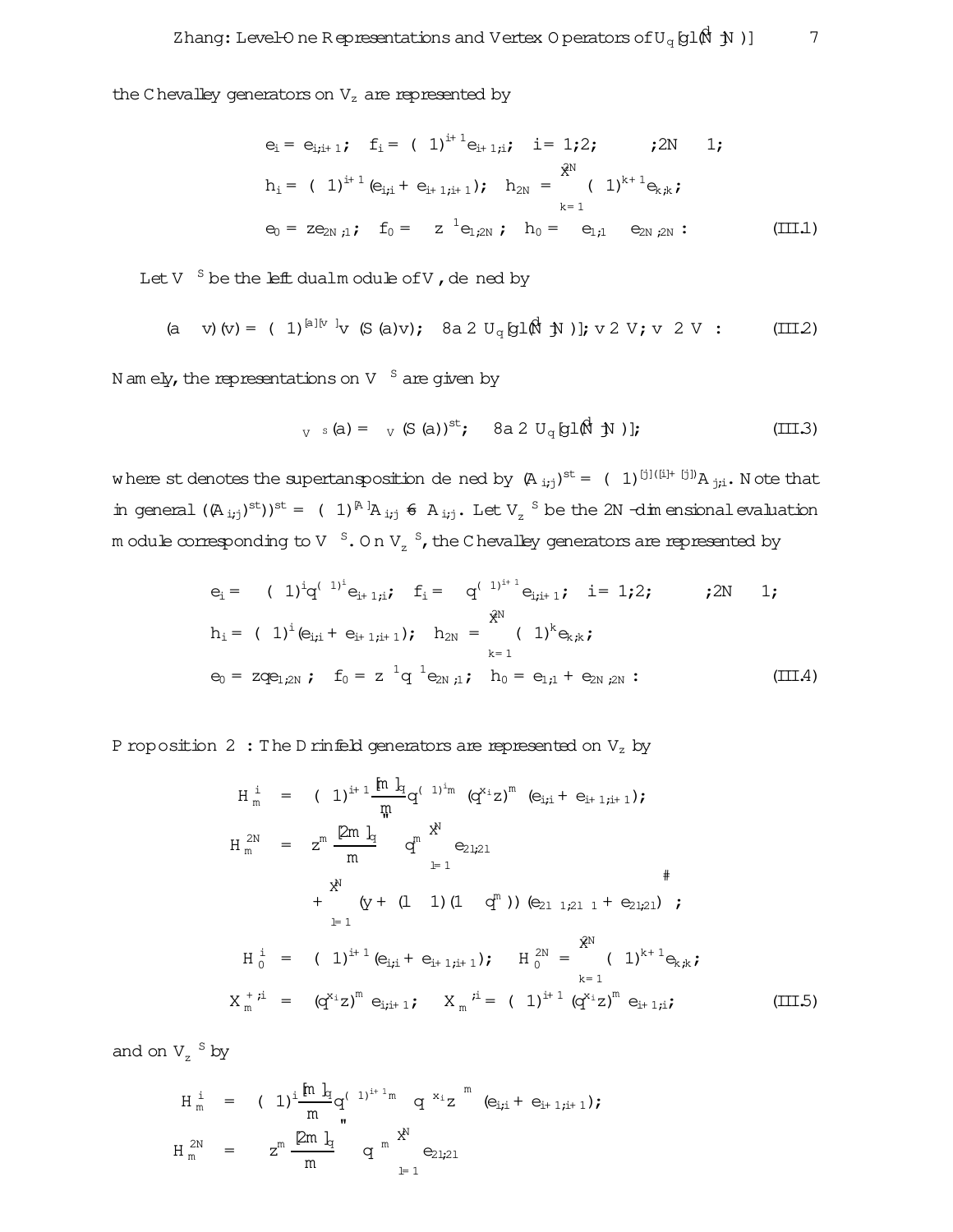$$
* \frac{x^N}{N} \quad y + (1 \quad 1) (1 \quad q^m) \quad (e_{21 \quad 1,21 \quad 1} + e_{21,21}) \; ;
$$
  
\n
$$
H_0^i = (1)^i (e_{i,i} + e_{i+1,i+1}) ; \quad H_0^{2N} = \frac{x^N}{N} (1)^k e_{k,k} ;
$$
  
\n
$$
X_m^{+i,i} = (1)^i q^{(-1)^i} q^{x_i} z^m e_{i+1,i}; \quad X_m^{i,i} = q^{(-1)^{i+1}} q^{x_i} z^m e_{i,i+1}; \quad (III.6)
$$

where i = 1;  $i^{2N}$   $i^{2N}$   $i^{2N}$   $i^{2N}$   $i^{2N}$   $i^{2N}$   $i^{2N}$   $i^{2N}$   $i^{2N}$   $i^{2N}$   $i^{2N}$   $i^{2N}$   $i^{2N}$   $i^{2N}$   $i^{2N}$   $i^{2N}$   $i^{2N}$   $i^{2N}$   $i^{2N}$   $i^{2N}$   $i^{2N}$   $i^{2N}$   $i^{2N}$   $i^{2N}$   $i^{2N}$   $i^{2N}$   $\frac{2^{n+1}}{2}$  and y; y are arbitrary constants.

### IV Free B oson R ealization at LevelO ne

W e use the notations similar to those in  $[9, 13]$  $[9, 13]$ . Let us introduce bosonic oscillators  $fA_n^j$ ;  $c_n^l$ ;  $Q_{A_j}$ ;  $Q_{c_j}$ j  $2 \tZ$ ;  $j = 1$ ;2; <br>;2N;  $l = 1$ ;2; <br>;N g which satisfy the commutation relations

$$
\mathbb{A}_{n}^{\mathbf{j}} \mathbf{i} \mathbb{A}_{m}^{\mathbf{j}^{0}} = \mathbb{I}_{n+m,0} \frac{\mathbb{A}_{jj} \circ n \mathbf{1}_{q} \mathbb{I}_{n}}{n} \mathbf{j} \qquad \mathbb{A}_{0}^{\mathbf{j}} \mathbf{i} \mathbb{Q}_{A}^{\mathbf{j}^{0}} = a_{jj^{0}} \mathbf{j} \qquad (IV \ 1)
$$
\n
$$
\mathbb{E}_{n}^{\mathbf{l}} \mathbf{i} \mathbb{G}_{m}^{\mathbf{l}} = \mathbb{I}_{0}^{\mathbf{0}} \mathbb{I}_{n+m,0} \frac{\mathbb{I}_{n}^{\mathbf{l}^{2}}}{n} \mathbf{j} \qquad \mathbb{E}_{0}^{\mathbf{l}} \mathbf{i} \mathbb{Q}_{c^{1^{0}}} = \mathbb{I}_{0}^{\mathbf{0}} \mathbf{i}
$$

The rem aining commutation relations are zero. Introduce the currents

$$
H^{j}(z; ) = Q_{A^{j}} + A_{0}^{j} h z \sum_{n \in 0}^{X} \frac{A_{n}^{j}}{h}_{q} q^{j} z^{n};
$$
  

$$
C^{l}(z) = Q_{C^{l}} + C_{0}^{l} h z \sum_{n \in 0}^{X} \frac{C_{n}^{l}}{h}_{q} z^{n}
$$
(IV 2)

and set

$$
H^{j}(z) = H^{j}(q^{\frac{1}{2}}z; \frac{1}{2}) H^{j}(q^{\frac{1}{2}}z; \frac{1}{2})
$$
  
=  $(q \t q^{1}) \t A^{j} {}_{n}z^{n} A^{j} {}_{n}q$ ;  
 $(IV.3)$ 

We make a basistransform ation and express  $\texttt{A}^{\,\text{j}}_{\,\text{n}}$  and  $\texttt{Q}_{\,\text{A}}$  j in term sofa new setofbosonic oscillatorsfa j <sup>n</sup>; Q <sup>a</sup><sup>j</sup>jj= 1;2; ;2N g as

$$
A_{n}^{i} = (1)^{i+1} a_{n}^{i} + a_{n}^{i+1} ; A_{n}^{2N} = \frac{q^{n} + q^{n} \hat{x}^{N}}{2} (1)^{i+1} a_{n}^{i};
$$
  
\n
$$
Q_{A^{i}} = (1)^{i+1} Q_{a^{i}} + Q_{a^{i+1}}); Q_{A^{2N}} = \begin{pmatrix} \hat{x}^{N} \\ 1 \end{pmatrix}^{i+1} Q_{a^{i}}; (IV A)
$$

where i= 1;  $\qquad \qquad ;$  2N  $\qquad 1$  and  $f \otimes_{a^{j}} g$  satisfy the commutation relations

$$
[a_n^j, a_m^j] = (1)^{j+1} j_{j^0 n+m,0} \frac{[n]_q^2}{n}, \qquad [a_0^j, Q_{a^{j^0}}] = (1)^{j+1} j_{j^0}.
$$
 (IV.5)

Now we state ourm ain result in this section on the free boson realization of  $\mathrm{U}_q \!\left[\mathfrak{gl}\right.\! \hat{\mathfrak{g}}\!\left.\mathfrak{h}\right.\! \; \mathfrak{h}$  )] at level one.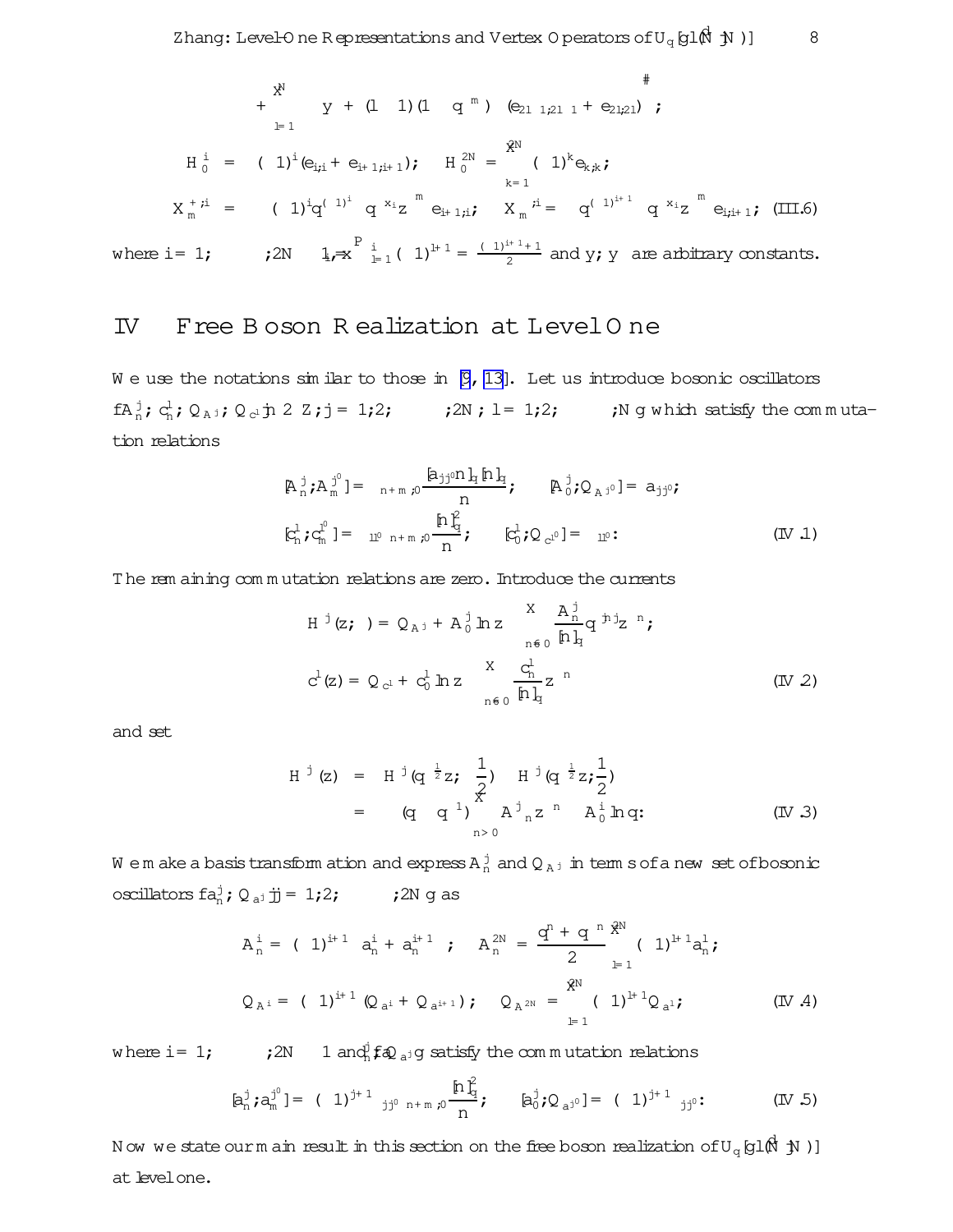<span id="page-9-0"></span>Theorem  $1\; :$  The D rinfeld generators of  $\mathrm{U}_q\mathop{\mathrm{gl}}\nolimits(\!\!\overrightarrow{N}\; \mathop{\mathrm{\mathcal{M}}}\nolimits)$  ) at levelone are realized by the free boson elds as

c = 1;  
\n
$$
{}^{i j}
$$
(z) = e<sup>H<sup>j</sup></sup> (z); j = 1;2; ; 2N;  
\nX  ${}^{i i}$ (z) = :e<sup>H<sup>i</sup></sup> (z;  $\frac{1}{2}$ ) Y  ${}^{i i}$ (z) :F  ${}^{i i}$ ; i = 1;2; ; 2N 1; (IV.6)

where

$$
F^{i2k} 1 = \n\begin{cases}\n\frac{k}{2} \cdot \frac{1}{2} + \frac{p-1}{2} a_0^{21} \cdot \frac{1}{2} \\
\frac{1}{2} \cdot \frac{1}{2} \\
\frac{1}{2} \cdot \frac{1}{2} \\
\frac{1}{2} \cdot \frac{1}{2} \\
\frac{1}{2} \cdot \frac{1}{2} \\
\frac{1}{2} \cdot \frac{1}{2} \\
\frac{1}{2} \cdot \frac{1}{2} \\
\frac{1}{2} \cdot \frac{1}{2} \\
\frac{1}{2} \cdot \frac{1}{2} \\
\frac{1}{2} \cdot \frac{1}{2} \\
\frac{1}{2} \cdot \frac{1}{2} \\
\frac{1}{2} \cdot \frac{1}{2} \\
\frac{1}{2} \cdot \frac{1}{2} \\
\frac{1}{2} \cdot \frac{1}{2} \\
\frac{1}{2} \cdot \frac{1}{2} \\
\frac{1}{2} \cdot \frac{1}{2} \\
\frac{1}{2} \cdot \frac{1}{2} \\
\frac{1}{2} \cdot \frac{1}{2} \\
\frac{1}{2} \cdot \frac{1}{2} \\
\frac{1}{2} \cdot \frac{1}{2} \\
\frac{1}{2} \cdot \frac{1}{2} \\
\frac{1}{2} \cdot \frac{1}{2} \\
\frac{1}{2} \cdot \frac{1}{2} \\
\frac{1}{2} \cdot \frac{1}{2} \\
\frac{1}{2} \cdot \frac{1}{2} \\
\frac{1}{2} \cdot \frac{1}{2} \\
\frac{1}{2} \cdot \frac{1}{2} \\
\frac{1}{2} \cdot \frac{1}{2} \\
\frac{1}{2} \cdot \frac{1}{2} \\
\frac{1}{2} \cdot \frac{1}{2} \\
\frac{1}{2} \cdot \frac{1}{2} \\
\frac{1}{2} \cdot \frac{1}{2} \\
\frac{1}{2} \cdot \frac{1}{2} \\
\frac{1}{2} \cdot \frac{1}{2} \\
\frac{1}{2} \cdot \frac{1}{2} \\
\frac{1}{2} \cdot \frac{1}{2} \\
\frac{1}{2} \cdot \frac{1}{2} \\
\frac{1}{2} \cdot \frac{1}{2} \\
\frac{1}{2} \cdot \frac{1}{2} \\
\frac{1}{2} \cdot \frac{1}{2} \\
\frac{1}{2} \cdot \frac{1}{2} \\
\frac{1}{2} \cdot \frac{1}{2} \\
\frac{
$$

Proof. We prove this theorem by checking that they satisfy the dening relations  $(II.20)$ of  $U_q$  (gl $(\!\!\!\!\beta\!\!\!\!\beta\!\!\!\!\!\gamma\!\!\!\!\beta\!\!\!\!\gamma\!\!\!\!\beta\!\!\!\!\gamma\!\!\!\!\beta\!\!\!\!\gamma\!\!\!\!\beta\!\!\!\!\gamma\!\!\!\!\beta\!\!\!\!\gamma\!\!\!\!\beta\!\!\!\!\gamma\!\!\!\!\beta\!\!\!\!\gamma\!\!\!\!\gamma\!\!\!\!\beta\!\!\!\gamma\!\!\!\!\gamma\!\!\!\!\beta\!\!\!\!\gamma\!\!\!\!\beta\!\!\!\!\gamma\!\!\!\!\beta\!\!\!\!\gamma\!\!\!\!\gamma\!\!\!\!\beta\!\!\!\!\gamma\!\!\!\!\beta\!\!\!\!\gamma\!\!\!\!\beta\!\!\!\!\gamma\!\!\!\!\$ by construction. The third and fourth ones follow from the de nition of X  $\quad$   $\rm \ddot{\it i}$  (z) and the commutativity between  $a_n^j$  and  $c_n^l$ . So we only need to check the last three relations in  $(TL20)$ .

W e write

$$
Z^{-\frac{1}{r}\mathfrak{l}}(z) = :e^{-H^{\frac{1}{r}(z)}\frac{1}{z}} :F^{-\frac{1}{r}\mathfrak{l}}:
$$
 (IV.8)

It is easily shown that

 $\circ$ 

$$
Z^{+ji}(z)Z^{+ji^0}(w) := \n\begin{cases}\n\sum_{i=1}^{n} (z)Z^{+ji^0}(w) : \text{ for } a_{ii^0} = 0 \text{ and } i \quad i^0; \\
\sum_{i=1}^{n} (z)Z^{+ji^0}(w) = \n\end{cases}
$$
\n
$$
Z^{+ji}(z)Z^{+ji^0}(w) = \n\begin{cases}\n(z - q^{-1}w) : Z^{+ji}(z)Z^{+ji^0}(w) : \text{ for } a_{ii^0} = 1 \text{ and } i < i^0; (\mathbb{N}.9) \\
(z - q^{-1}w) : Z^{+ji}(z)Z^{+ji^0}(w) : \text{ for } a_{ii^0} = 1 \text{ and } i > i^0; \\
(z - q^{-1}w) : Z^{+ji}(z)Z^{+ji^0}(w) : \text{ for } a_{ii^0} = 1; \\
\vdots \\
\sum_{i=1}^{n} (z)Z^{-ji^0}(w) : \text{ for } a_{ii^0} = 0 \text{ and } i > i^0; \\
\vdots \\
\sum_{i=1}^{n} (z)Z^{-ji^0}(w) : Z^{-ji}(z)Z^{-ji^0}(w) : \text{ for } a_{ii^0} = 1 \text{ and } i < i^0; (\mathbb{N}.10) \\
(z - qw) : Z^{-ji}(z)Z^{-ji^0}(w) : \text{ for } a_{ii^0} = 1 \text{ and } i > i^0; \\
\vdots \\
(z - qw) : Z^{-ji}(z)Z^{-ji^0}(w) : \text{ for } a_{ii^0} = 1 \text{ and } i > i^0; \\
(z - qw) : Z^{-ji}(z)Z^{-ji^0}(w) : \text{ for } a_{ii^0} = 1;\n\end{cases}
$$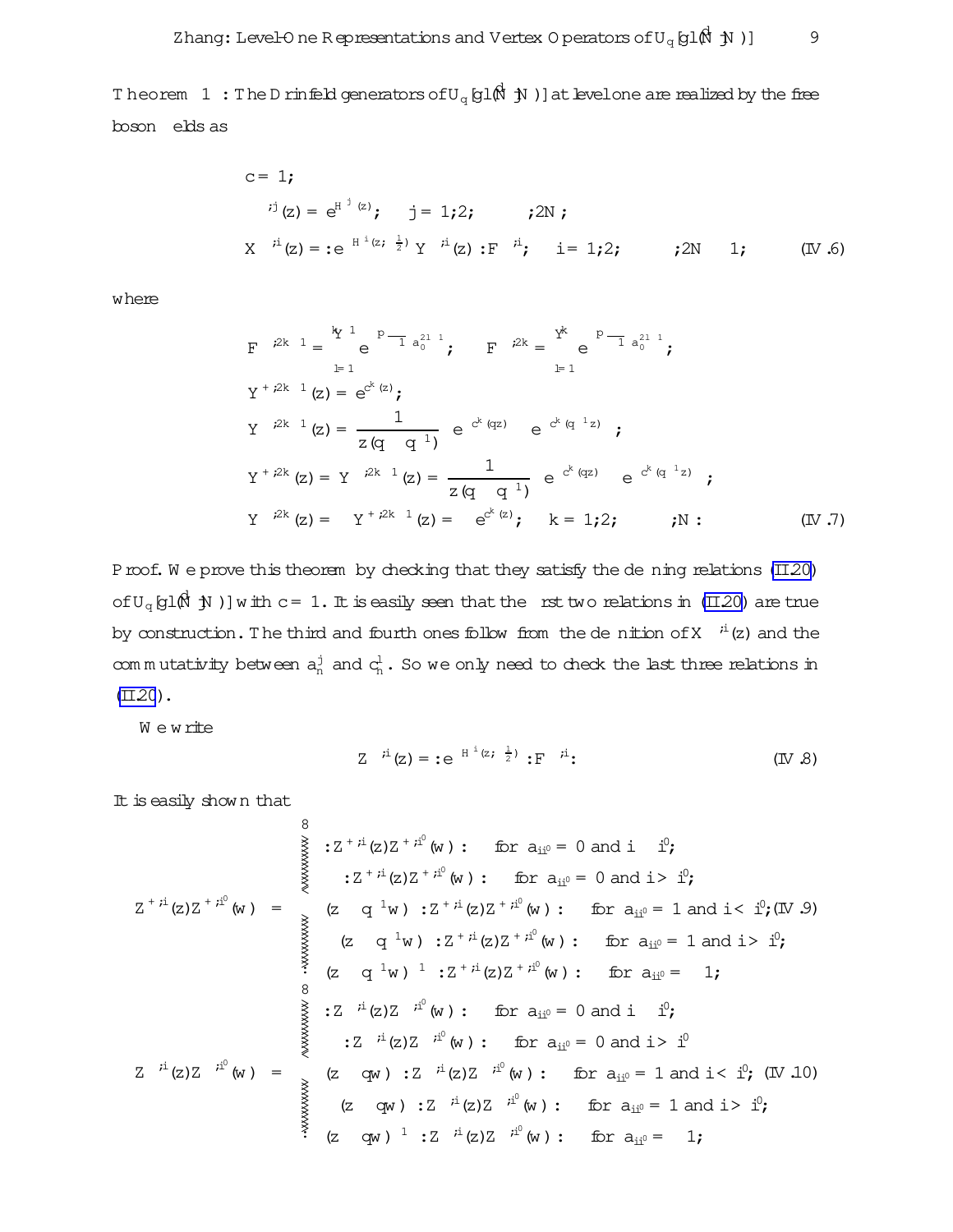$$
Z^{+ji}(z)Z^{-ji^0}(w) : \text{ for } a_{ii^0} = 0 \text{ and } i^{0};
$$
\n
$$
Z^{+ji}(z)Z^{-ji^0}(w) : \text{ for } a_{ii^0} = 0 \text{ and } i > i^{0};
$$
\n
$$
Z^{+ji}(z)Z^{-ji^0}(w) = \begin{cases} (z-w)^{-1} : Z^{+ji}(z)Z^{-ji^0}(w) : \text{ for } a_{ii^0} = 1 \text{ and } i < i^{0}; (IV, 11) \\ (z-w)^{-1} : Z^{+ji}(z)Z^{-ji^0}(w) : \text{ for } a_{ii^0} = 1 \text{ and } i > i^{0}; \\ (z-w) : Z^{+ji}(z)Z^{-ji^0}(w) : \text{ for } a_{ii^0} = 1; \end{cases}
$$

We have simular formulae for  $Z^{+}i^{0}(w)Z^{+}i^{1}(z)$ ;  $Z^{-}i^{0}(w)Z^{-}i^{1}(z)$  and  $Z^{-}i^{0}(w)Z^{+}i^{1}(z)$ .

We now compute operator products  $Y^{+i\dot{i}}(z)Y^{+i\dot{i}}(w)$  and  $Y^{+i\dot{i}}(z)Y^{-i\dot{i}}(w)$ . It is easily seen from the de nition of  $Y$ <sup>i</sup> (z) that the non-trivial products are those corresponding to i=  $i^0$  and  $a_{ii^0}$  = 1. N ote that  $a_{ii^0}$  = 1 w henever i = 2k 1;  $i^0$  = 2k (or i = 2k;  $i^0$  = 2k 1) where  $k = 1,2$ ;  $iN = 1$ . The corresponding operator products are

$$
Y^{+,2k} (z)Y^{+,2k} (w) = \frac{1}{w (q q^{-1})} \underbrace{:=e^{c^{k} (z)} e^{-c^{k} (qv)}}_{=z (qw)} : \underbrace{:=e^{c^{k} (z)} e^{-c^{k} (q^{-1} w)} :}_{=z (q^{-1} w)};
$$
\n
$$
Y^{+,2k} (z)Y^{,2k} (w) = \frac{1}{z (q q^{-1})} \underbrace{:=e^{c^{k} (qz)} e^{c^{k} (w)} :}_{=z (q q^{-1})} \underbrace{:=e^{c^{k} (q^{-1}z)} e^{c^{k} (w)} :}_{=z (w) \cdot Y^{+,2k} (z)Y^{,2k} (w) :}
$$
\n
$$
Y^{+,2k} (z)Y^{,2k} (w) = \frac{1}{zw (q q^{-1})} q(z w) :e^{c^{k} (qz)} e^{-c^{k} (qw)} :
$$
\n
$$
q^{-1} (z w) :e^{c^{k} (q^{-1}z)} e^{-c^{k} (q^{-1}w)} :
$$
\n
$$
(qz q^{-1}w) :e^{c^{k} (q^{-1}z)} e^{-c^{k} (q^{-1}w)} :
$$
\n
$$
(q^{-1}z qw) :e^{c^{k} (q^{-1}z)} e^{-c^{k} (qw)} :
$$
\n
$$
(IV 12)
$$

Since  $Y^{+i2k}(z) = Y^{i2k-1}(z)$  and  $Y^{i2k}(z) = Y^{+i2k-1}(z)$ , the products  $Y^{+i}(z)Y^{+i}(w)$ and Y  $i^i(z)Y$   $i^i(w)$  can be deduced from (IV 12). For example,

$$
Y^{+2k} (z) Y^{-2k} (w) = Y^{+2k} (z) Y^{+2k} (w)
$$
  

$$
= \frac{1}{z (q - q^{-1})} \frac{e^{-e^{k} (q^{-1} z)} e^{e^{k} (w)}}{q^{-1} z - w} \frac{e^{-e^{k} (q z)} e^{e^{k} (w)}}{q z - w} \cdot (W . 13)
$$

By means of  $(W.9)$ ,  $(W.11)$ ,  $(W.10)$  and  $(W.12)$  we can show that the last three relations in  $(II.20)$  are satis ed by  $(IV.7)$ . For instance,

$$
[\mathbf{X}^{+2k}(\mathbf{z})\mathbf{y} \mathbf{X}^{-2k-1}(\mathbf{w})] = \frac{1}{z\mathbf{w} (q q 1)^2} \mathbf{i} \mathbf{Z}^{+2k}(\mathbf{z}) \mathbf{Z}^{-2k-1}(\mathbf{w}) \mathbf{i} \frac{1}{z\mathbf{w}} + \frac{1}{\mathbf{w} z}
$$
  
\n
$$
(\mathbf{q}z \mathbf{q}^{-1}\mathbf{w}) \mathbf{i} e^{c^k (q z)} e^{c^k (q^{-1} \mathbf{w})} \mathbf{i}
$$
  
\n
$$
+ (\mathbf{q}^{-1}z \mathbf{q}\mathbf{w}) \mathbf{i} e^{c^k (q z)} e^{c^k (q \mathbf{w})} \mathbf{i}
$$
  
\n
$$
= \frac{1}{z^2 \mathbf{w} (q q 1)^2} \mathbf{i} \mathbf{Z}^{+2k}(\mathbf{z}) \mathbf{Z}^{-2k-1}(\mathbf{w}) \mathbf{i}
$$
  
\n
$$
+ (\mathbf{q}^{-1}z \mathbf{q}\mathbf{w}) \mathbf{i} e^{c^k (q z)} e^{c^k (q^{-1} \mathbf{w})} \mathbf{i}
$$
  
\n
$$
+ (\mathbf{q}^{-1}z \mathbf{q}\mathbf{w}) \mathbf{i} e^{c^k (q^{-1}z)} e^{c^k (q \mathbf{w})} \mathbf{i} = 0 \mathbf{i}
$$
  
\n
$$
(\mathbf{I} \mathbf{V} \mathbf{I} \mathbf{A})
$$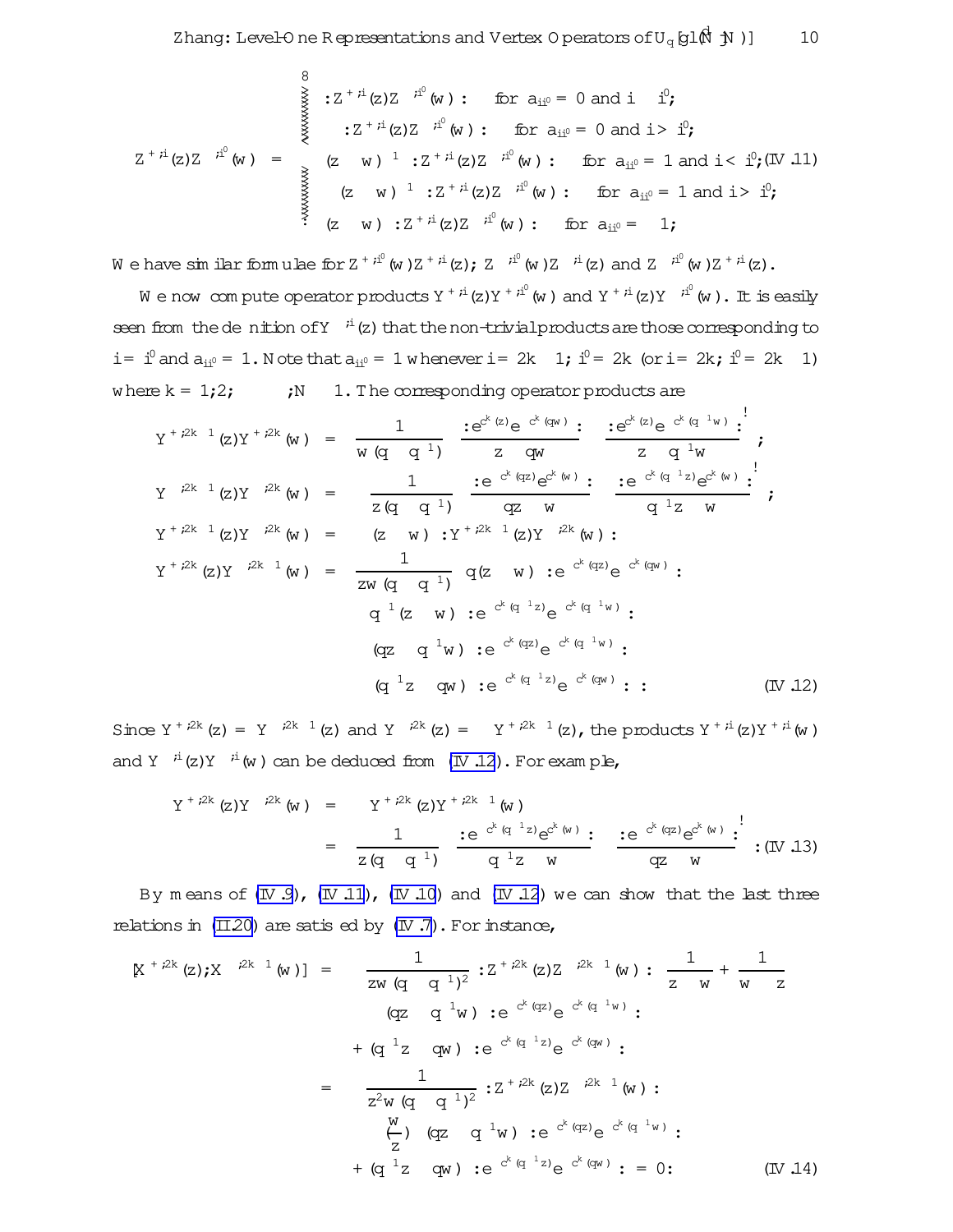### <span id="page-11-0"></span>V B osonization of Level-O ne V ertex O perators

In this section, we study the level-one vertex operators [\[6](#page-15-0)] of  $U_q$  [g1 $\stackrel{\triangle}{M}$   $\stackrel{\triangle}{N}$  )]. Let V ( ) be the highest weight U<sub>q</sub> [gl(N  $\,$  jN )]-m odule with the highest weight  $\,$  . Consider the following intertwiners of  $U_q$  (gl $(\stackrel{\bullet}{N} \cdot )$ ) ]-m odules [\[2](#page-15-0)]:

$$
V(z) : V( ) \cup V( ) \cup V_z; \qquad (V.1)
$$

$$
V (z) : V (x) : V (x) : V (x) : V z^2;
$$
 (V 2)

$$
V (z) : V (x) : V_z (y); \t\t (x, 3)
$$

$$
V (z) : V (x) : V_z S (y); \qquad (V A)
$$

They are intertwiners in the sense that for any x 2  $\mathrm{U}_q \hspace{0.25mm}$  U $_q$   $\hspace{0.1mm}$  (H)  $\hspace{0.1mm}$  (H)  $\hspace{0.1mm}$ 

$$
(z) \quad x = (x) \quad (z); \quad (z) = \n\begin{bmatrix} 0 \\ 0 \\ 0 \end{bmatrix}; \quad (z) = \n\begin{bmatrix} 0 \\ 0 \\ 0 \end{bmatrix}; \quad (z) = \n\begin{bmatrix} 0 \\ 0 \\ 0 \end{bmatrix}; \quad (z) = \n\begin{bmatrix} 0 \\ 0 \\ 0 \end{bmatrix}; \quad (z) = \n\begin{bmatrix} 0 \\ 0 \\ 0 \end{bmatrix}; \quad (z) = \n\begin{bmatrix} 0 \\ 0 \\ 0 \end{bmatrix}; \quad (z) = \n\begin{bmatrix} 0 \\ 0 \\ 0 \end{bmatrix}; \quad (z) = \n\begin{bmatrix} 0 \\ 0 \\ 0 \end{bmatrix}; \quad (z) = \n\begin{bmatrix} 0 \\ 0 \\ 0 \end{bmatrix}; \quad (z) = \n\begin{bmatrix} 0 \\ 0 \\ 0 \end{bmatrix}; \quad (z) = \n\begin{bmatrix} 0 \\ 0 \\ 0 \end{bmatrix}; \quad (z) = \n\begin{bmatrix} 0 \\ 0 \\ 0 \end{bmatrix}; \quad (z) = \n\begin{bmatrix} 0 \\ 0 \\ 0 \end{bmatrix}; \quad (z) = \n\begin{bmatrix} 0 \\ 0 \\ 0 \end{bmatrix}; \quad (z) = \n\begin{bmatrix} 0 \\ 0 \\ 0 \end{bmatrix}; \quad (z) = \n\begin{bmatrix} 0 \\ 0 \\ 0 \end{bmatrix}; \quad (z) = \n\begin{bmatrix} 0 \\ 0 \\ 0 \end{bmatrix}; \quad (z) = \n\begin{bmatrix} 0 \\ 0 \\ 0 \end{bmatrix}; \quad (z) = \n\begin{bmatrix} 0 \\ 0 \\ 0 \end{bmatrix}; \quad (z) = \n\begin{bmatrix} 0 \\ 0 \\ 0 \end{bmatrix}; \quad (z) = \n\begin{bmatrix} 0 \\ 0 \\ 0 \end{bmatrix}; \quad (z) = \n\begin{bmatrix} 0 \\ 0 \\ 0 \end{bmatrix}; \quad (z) = \n\begin{bmatrix} 0 \\ 0 \\ 0 \end{bmatrix}; \quad (z) = \n\begin{bmatrix} 0 \\ 0 \\ 0 \end{bmatrix}; \quad (z) = \n\begin{bmatrix} 0 \\ 0 \\ 0 \end{bmatrix}; \quad (z) = \n\begin{bmatrix} 0 \\ 0 \\ 0 \end{bmatrix}; \quad (z) = \n\begin{bmatrix} 0 \\
$$

These intertwiners are even operators, that is their gradings are  $\begin{bmatrix}V(z)\end{bmatrix}=\begin{bmatrix}V(z)\end{bmatrix}$  $[V (z)] = [V (z)] = 0$ . A ccording to [\[2](#page-15-0)],  $V (z)$   $V (z)$  is called type I (dual) vertex operator and  $\begin{pmatrix} 0 & 0 \end{pmatrix}$  (z) type II (dual) vertex operator.

 $W$  e expand the vertex operators as a form alseries  $[2]$ 

$$
V (z) = \begin{cases} \hat{x}^{N} & V \\ \hat{y}^{N} & z^{N} \end{cases} (z) \quad V_{j}; \qquad V (z) = \begin{cases} \hat{x}^{N} & V \\ \hat{y}^{N} & z^{N} \end{cases} (z) \quad V_{j};
$$
\n
$$
V (z) = \begin{cases} \hat{x}^{N} & V \\ \hat{y}^{N} & z^{N} \end{cases} (z) = \begin{cases} \hat{x}^{N} & V \\ \hat{y}^{N} & z^{N} \end{cases} (z) = \begin{cases} \hat{x}^{N} & V \\ \hat{y}^{N} & z^{N} \end{cases} (z) = \begin{cases} \hat{y}^{N} & V \\ \hat{y}^{N} & z^{N} \end{cases} (z) = \begin{cases} \hat{y}^{N} & V \\ \hat{y}^{N} & z^{N} \end{cases} (z) = \begin{cases} \hat{y}^{N} & V \\ \hat{y}^{N} & z^{N} \end{cases} (z) = \begin{cases} \hat{y}^{N} & V \\ \hat{y}^{N} & z^{N} \end{cases} (z) = \begin{cases} \hat{y}^{N} & V \\ \hat{y}^{N} & z^{N} \end{cases} (z) = \begin{cases} \hat{y}^{N} & V \\ \hat{y}^{N} & z^{N} \end{cases} (z) = \begin{cases} \hat{y}^{N} & V \\ \hat{y}^{N} & z^{N} \end{cases} (z) = \begin{cases} \hat{y}^{N} & V \\ \hat{y}^{N} & z^{N} \end{cases} (z) = \begin{cases} \hat{y}^{N} & V \\ \hat{y}^{N} & z^{N} \end{cases} (z) = \begin{cases} \hat{y}^{N} & V \\ \hat{y}^{N} & z^{N} \end{cases} (z) = \begin{cases} \hat{y}^{N} & V \\ \hat{y}^{N} & z^{N} \end{cases} (z) = \begin{cases} \hat{y}^{N} & V \\ \hat{y}^{N} & z^{N} \end{cases} (z) = \begin{cases} \hat{y}^{N} & V \\ \hat{y}^{N} & z^{N} \end{cases} (z) = \begin{cases} \hat{y}^{N} & V \\ \hat{y}^{N} & z^{N} \end{cases} (z) = \begin{cases
$$

Then the intertwining property  $(V, 5)$  reads in term s of components

X  
\n
$$
V_{j} (z) x v_{j} (1)^{[v_{j}][k]} = X_{x_{(1)} \tbinom{V}{j} (z) x_{(2)} v_{j} (1)^{[v_{j}][k]}}
$$
\nX  
\n
$$
V_{j} (z) x v_{j} (1)^{[v_{j}][k]} = X_{x_{(1)} \tbinom{V}{j} (z) x_{(2)} v_{j} (1)^{[v_{j}][k]}
$$
\nX  
\n
$$
V_{j} \tbinom{V}{j} (z) x = X_{(1)} v_{j} x_{(2)} \tbinom{V}{j} (z) (1)^{[v_{j}][k]}
$$
\nX  
\n
$$
V_{j} \tbinom{V}{j} (z) x = X_{(1)} v_{j} x_{(2)} \tbinom{V}{j} (z) (1)^{[v_{j}][k]}
$$
\n(Y.7)

where we have used the notation  $(x) = \begin{bmatrix} P \\ x \end{bmatrix}$   $x_{(1)}$   $x_{(2)}$  and the fact that the vertex operators are even which implies  $\begin{bmatrix} v \\ v_j \end{bmatrix}$  (z)] =  $\begin{bmatrix} v \\ v_j \end{bmatrix}$  (z)] =  $\begin{bmatrix} v \\ v_j \end{bmatrix}$  (z)] =  $\begin{bmatrix} v \\ v_j \end{bmatrix}$  =  $(1)^{j}+1$  $\frac{1}{2}$ .

Introduce the even operators  $(z)$ ;  $(z)$ ;  $(z)$  and  $(z)$ ,

$$
(z) = \begin{cases} \hat{x}^{N} \\ \hat{y}^{N} \end{cases} (z) \quad v_{j}; \qquad (z) = \begin{cases} \hat{x}^{N} \\ \hat{y}^{N} \end{cases} (z) \quad v_{j};
$$
  
\n
$$
(z) = \begin{cases} \hat{x}^{N} \\ \hat{y}^{N} \\ \hat{y}^{N} \end{cases} (z); \qquad (z) = \begin{cases} \hat{x}^{N} \\ \hat{y}^{N} \\ \hat{y}^{N} \end{cases} (z); \qquad (V.8)
$$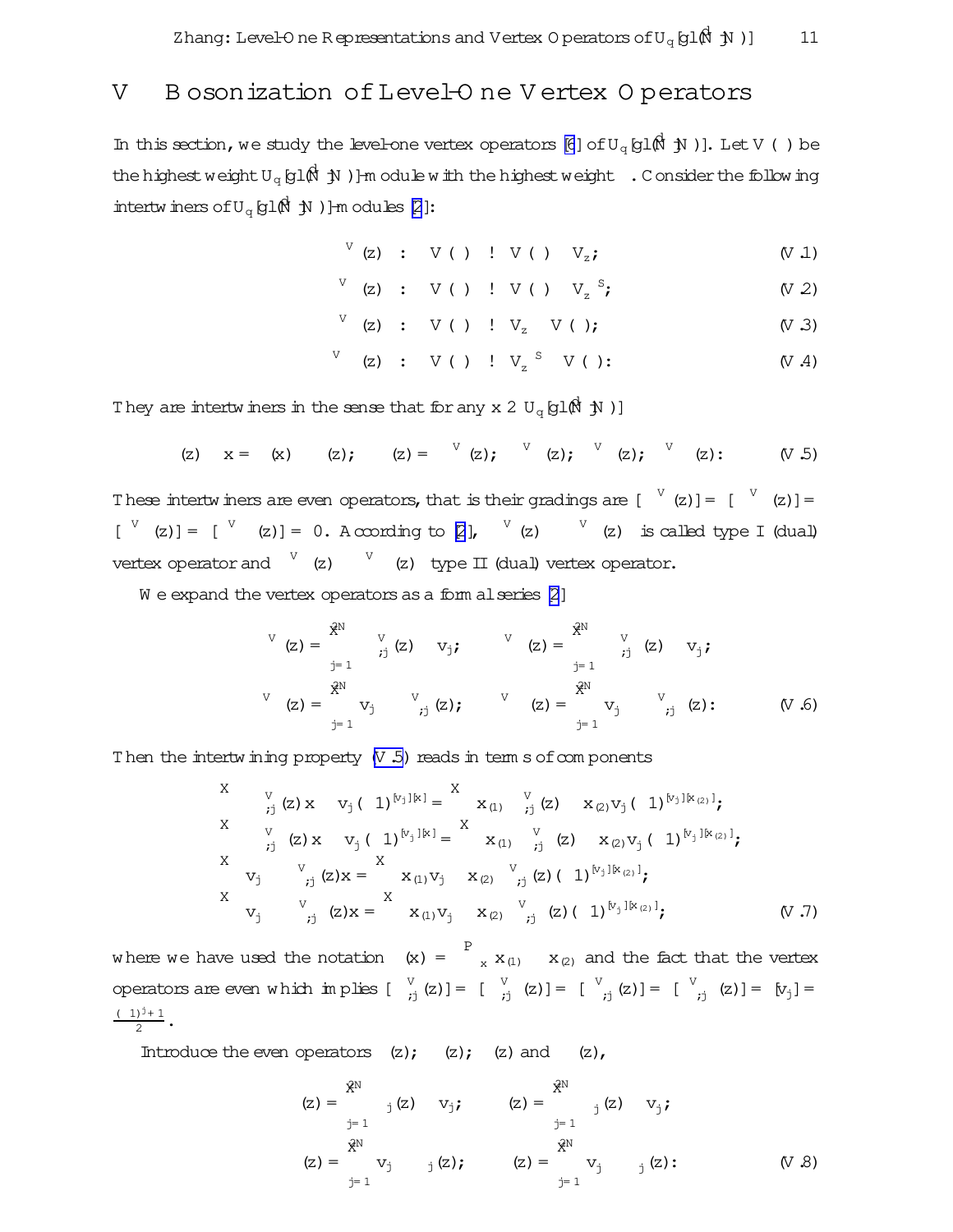<span id="page-12-0"></span>The grading of the components is given by  $[\,\,j(z)]=[\,\,j(z)]=[\,\,j(z)]=[\,\,j(z)]=\frac{(-1)^{j}+1}{2}$ . N ow we state

P roposition 3: A ssum e that the operators  $(z)$ ;  $(z)$ ;  $(z)$ ;  $(z)$  satisfy the intertwining relations  $(V, 7)$ . Then the operators (z) and (z) with respect to  $V_z$  are determ ined by the components  $\,$   $_{\rm 2N}$  (z) and  $\,$   $_{\rm 1}$  (z), respectively. W ith respect to V  $_{\rm z}$   $^{\rm S}$ , the operators (z) and (z) are determ ined by  $_1$  (z) and  $_{2N}$  (z), respectively. M ore explicitly, we have for  $l = 1;2;$   $j2N \t1,$ 

$$
(1)^{1} {}_{1}(z) = [{}_{1+1}(z); f_{1}]_{q^{(-1)^{1}}};
$$
  
\n
$$
[{}_{1}(z); f_{1}]_{q^{(-1)^{1}}} = 0;
$$
  
\n
$$
[{}_{k}(z); f_{1}] = 0; \quad k \in 1; 1+1;
$$
  
\n
$$
(V.9)
$$

$$
q^{(-1)^{l+1}} \quad {}_{l+1}(z) = [{}_{l}(z); f_1]_{q^{(-1)^{l+1}}};
$$
  
\n
$$
[{}_{l+1}(z); f_1]_{q^{(-1)^{l+1}}} = 0;
$$
  
\n
$$
[{}_{k}(z); f_1] = 0; \quad k \in l; l+1;
$$
  
\n
$$
(V, 10)
$$

$$
{}_{\mu_1}(z) = [{}_{1}(z); e_1]_{q^{(-1)^{1+1}}};
$$
  

$$
[{}_{\mu_1}(z); e_1]_{q^{(-1)^{1+1}}} = 0;
$$
  

$$
[{}_{k}(z); e_1] = 0; \quad k \in 1; 1 + 1;
$$
 (V.11)

$$
(1)^{l+1} q^{(1)^{l}} \n1 (z) = [\n1_{l+1} (z); e_{l}]_{q^{(1)^{l}}};
$$
\n
$$
[\n1 (z); e_{l}]_{q^{(1)^{l}}} = 0;
$$
\n
$$
[\n1 (z); e_{l}] = 0; \n1 (z; 1) + 1;
$$
\n
$$
(V.12)
$$

N ext we determ ine the relations of the components  $_{2N}$  (z);  $_{1}$ (z);  $_{1}$ (z);  $_{2N}$  (z) and the D rinfeld generators. By m eans of proposition [1](#page-5-0) and the intertwining relations, we have

P roposition 4 : For (z) associated with  $V_{z}$ ,

$$
[2_{N} (z); X^{+2} (w)] = 0;
$$
  
\n
$$
q^{h_{i}} 2_{N} (z) q^{h_{i}} = q^{i_{i2N} - 1} 2_{N} (z);
$$
  
\n
$$
[H_{n}^{i}; 2_{N} (z)] = i_{i2N} 1 q^{\frac{3}{2}n} \frac{[h]_q}{n} z^{n} 2_{N} (z);
$$
  
\n
$$
[H_{n}^{i}; 2_{N} (z)] = i_{i2N} 1 q^{\frac{1}{2}n} \frac{[h]_q}{n} z^{n} 2_{N} (z); \qquad (V.13)
$$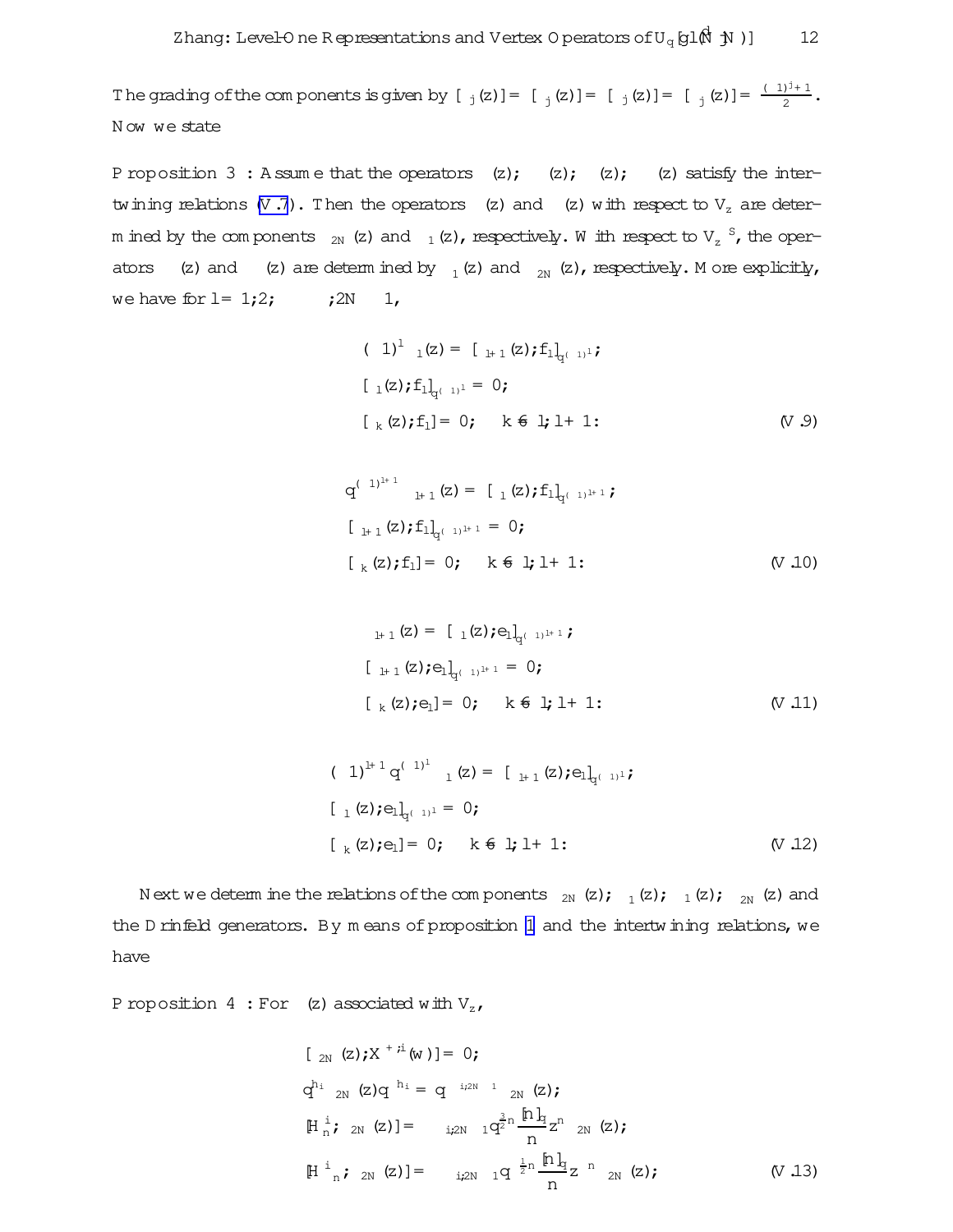for (z) associated with  $V_z$ ,

$$
[\,1 (z); X^{+i} (w)] = 0;
$$
\n
$$
q^{h_1} [1 (z)q^{h_1} = q^{i_1} [1 (z);
$$
\n
$$
[H_n^i; 1 (z)] = i_{i1} q^{i n} \frac{[h]_q}{n} z^n \frac{[1 (z);}{n}
$$
\n
$$
[H_n^i; 1 (z)] = i_{i1} q^{i n} \frac{[h]_q}{n} z^{n} \frac{[1 (z);}{n}
$$
\n
$$
(V, 14)
$$

for (z) associated with  $V_z$ ,

$$
[1 (z); X \stackrel{\text{i}}{\sim} (w)] = 0;
$$
  
\n
$$
q^{h_1} [1 (z)q^{h_1} = q^{i_1 1} [1 (z);
$$
  
\n
$$
[H_n^{\text{i}}; 1 (z)] = i_1 q^{\frac{1}{2}n} \frac{[h]_q}{n} z^n 1 (z);
$$
  
\n
$$
[H_n^{\text{i}}; 1 (z)] = i_1 q^{\frac{3}{2}n} \frac{[h]_q}{n} z^{n} 1 (z); \qquad (V 15)
$$

and for (z) associated with  $V_z$ ,

$$
[2_{N} (z); X \stackrel{i}{\sim} (w)] = 0;
$$
  
\n
$$
q^{h_{i}} \frac{2_{N} (z)q^{h_{i}}}{2^{N}} = q^{i_{i2N} - 1} \frac{2_{N} (z)}{2^{N}};
$$
  
\n
$$
[H_{n}^{i}; 2_{N} (z)] = i_{i2N} 1 q^{\frac{1}{2}n} \frac{[h]_q}{n} z^{n} 2_{N} (z);
$$
  
\n
$$
[H_{n}^{i}; 2_{N} (z)] = i_{i2N} 1 q^{\frac{3}{2}n} \frac{[h]_q}{n} z^{n} 2_{N} (z); \qquad (V 16)
$$

In order to obtain bosonized expressions of the vertex operators, we introduce the following com binations of the D rinfeld generators:

$$
A_{n} = \sum_{l=1}^{2N} a_{il}^{1} A_{n}^{1} + \frac{2}{q^{n} + q^{n}} a_{il}^{1} A_{n}^{2N} ;
$$
  
\n
$$
A_{0} = \sum_{l=1}^{2N} a_{il}^{1} A_{0}^{1} ; \quad Q_{A} = \sum_{l=1}^{2N} a_{il}^{1} Q_{A}^{1} ; \quad i = 1; 2; \quad ; 2N \quad 1; \quad (V.17)
$$

which satisfy the relations

$$
[\mathbf{A}_{n}^{\mathbf{i}} \mathbf{A}_{m}^{\mathbf{i}^0}] = \mathbf{i} \mathbf{i}^0 \mathbf{n} + \mathbf{m} \mathbf{j}^0 \frac{\mathbf{p} \mathbf{i}_{\mathbf{j}}^2}{n};
$$
\n
$$
[\mathbf{A}_{n}^{\mathbf{i}} \mathbf{A}_{m}^{\mathbf{i}}] = \mathbf{a}_{\mathbf{i} \mathbf{i}^0} \mathbf{n} + \mathbf{m} \mathbf{j}^0 \frac{\mathbf{p} \mathbf{i}_{\mathbf{j}}^2}{n};
$$
\n
$$
[\mathbf{A}_{0}^{\mathbf{i}} \mathbf{j} \mathbf{Q}_{\mathbf{A}^{\mathbf{i}^0}}] = \mathbf{i} \mathbf{i}^0; \quad [\mathbf{A}_{0}^{\mathbf{i}} \mathbf{j} \mathbf{Q}_{\mathbf{A}^{\mathbf{i}^0}}] = \mathbf{i} \mathbf{i}^0;
$$
\n
$$
[\mathbf{A}_{0}^{\mathbf{i}} \mathbf{j} \mathbf{Q}_{\mathbf{A}^{\mathbf{i}^0}}] = \mathbf{a}_{\mathbf{i} \mathbf{i}^0}; \quad \mathbf{i} \mathbf{j}^0 = 1; 2; \quad \mathbf{j} \mathbf{2N} \quad 1; \quad (\mathbf{V} \mathbf{18})
$$

Introduce the currents,

H 
$$
{}^{i j}(z; ) = Q_{A^{j}} + A_{0} {}^{j}h z
$$
  $\frac{X}{h} \frac{A_{n} {}^{j}}{h}_{q} q^{k} h^{j} z^{n}$  (V.19)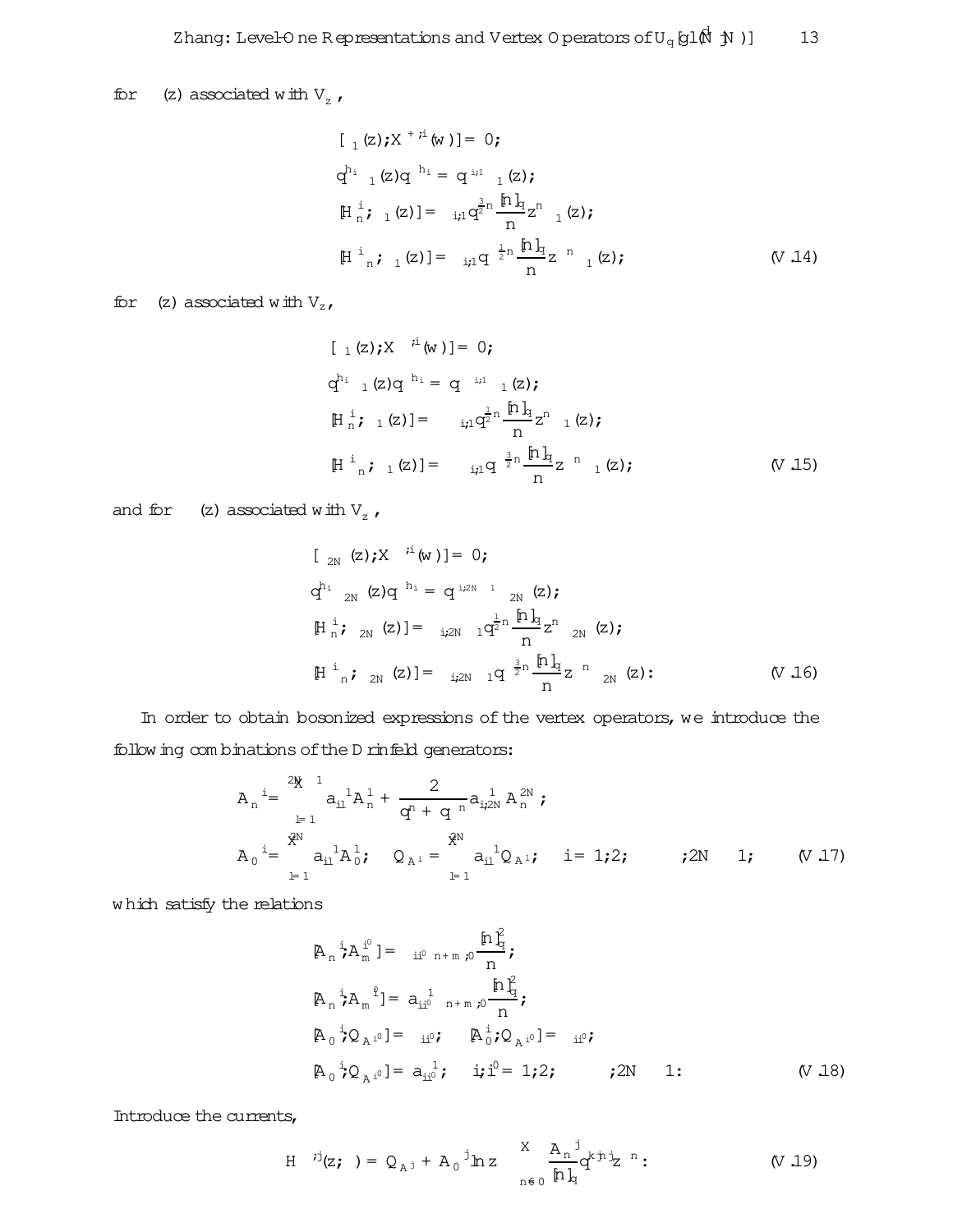N ow we state our m ain theorem in this section on the bosonic realization of the operators  $(z)$ ;  $(z)$ ;  $(z)$  and  $(z)$  at level one. Thanks to the previous propositions, we only need to determ ine one com ponent for each operator and the other com ponents are represented by the integral of the currents.

Theorem 2: The components  $_{2N}$  (z);  $_{1}$  (z);  $_{1}$  (z) and  $_{2N}$  (z) can be realized explicitly as follows:

$$
{}_{2N}(z) = :e^{H^{j2N-1}(qz;\frac{1}{2})}e^{x^{N}(qz)} :e^{P^{-}^{-}^{-}^{-}a_{0}^{1}}e^{P^{-}^{-}^{-}2N+1}a_{0}^{21+1};
$$
\n
$$
{}_{1}(z) = :e^{H^{j1}(qz;\frac{1}{2})} :e^{M_{Y}^{-}^{-}^{-}P^{-}^{-}2N-1}a_{0}^{21+1};
$$
\n
$$
{}_{1}(z) = :e^{H^{j1}(qz;\frac{1}{2})} :e^{M_{Y}^{-}^{-}^{-}P^{-}^{-}2N-1}a_{0}^{21+1};
$$
\n
$$
{}_{1}(z) = :e^{H^{j1}(qz;\frac{1}{2})} :e^{M_{Y}^{-}^{-}^{-}P^{-}^{-}2N-1}a_{0}^{21+1};
$$
\n
$$
{}_{2N}(z) = \frac{1}{z(q;q^{-}^{-}^{-}C^{N})} :e^{H^{j2N-1}(qz;\frac{1}{2})}e^{C^{N}(q^{2}z)}e^{C^{N}(z)} :e^{C^{N}(z)} :e^{P^{-}^{-}^{-}a_{0}^{1}}e^{P^{-}^{-}^{-}2N+1}a_{0}^{21+1};
$$
\n
$$
{}_{1}^{p} = 1
$$
\n
$$
{}_{1}^{p} = 1
$$
\n
$$
(V 20)
$$

Proof. This theorem is proved by checking that the construction satis es all the intertwining relations.

Rem ark. The following inverse elem ents of the extended Cartan m atrix are needed to determ ine the cocycle factors appearing in above theorem :

$$
a_{2N}^{1} \t_{1,21} = a_{2N}^{1} \t_{1,21+1} = \frac{1}{N}; \t 1 = 1,2; \t ; N \t 1;
$$
  
\n
$$
a_{2N}^{1} \t_{1,1} = 0; \t a_{2N}^{1} \t_{1,2N} = \frac{1}{2N};
$$
  
\n
$$
a_{1,21}^{1} \t_{1} = a_{1,21}^{1} = \frac{N}{N} \t_{1}^{1}; \t 1 = 1,2; \t ; N \t 1;
$$
  
\n
$$
a_{1,2N}^{1} \t_{1} = 0; \t a_{1,2N}^{1} = \frac{1}{2N}; \t (V 21)
$$

We are now in a position to state the following result:

Proposition 5 : The vertex operators  $\quad$   $\rm{V}$  (z);  $\quad$   $\rm{V}$  (z) and  $\quad$   $\rm{V}$  (z), if they exist, satisfy the same relations as the operators  $(z)$ ;  $(z)$ ;  $(z)$  and  $(z)$ , respectively. This proposition follows in m ediately from the fact that the form ers and the latters obey the same intertwining properties. Identifying  $V(z)$ ;  $V(z)$ ;  $V(z)$  and  $V(z)$ with  $(z)$ ;  $(z)$ ;  $(z)$  and  $(z)$ , respectively, then the bosonic realization of the vertex operators is easily seen to be given by propositions  $3$ ,  $4$  and theorem  $2$ .

A cknow ledgem ents. The nancialsupport from A ustralian R esearch Councilthrough a O ueen E lizabeth II Fellow ship G rant is gratefully acknowledged.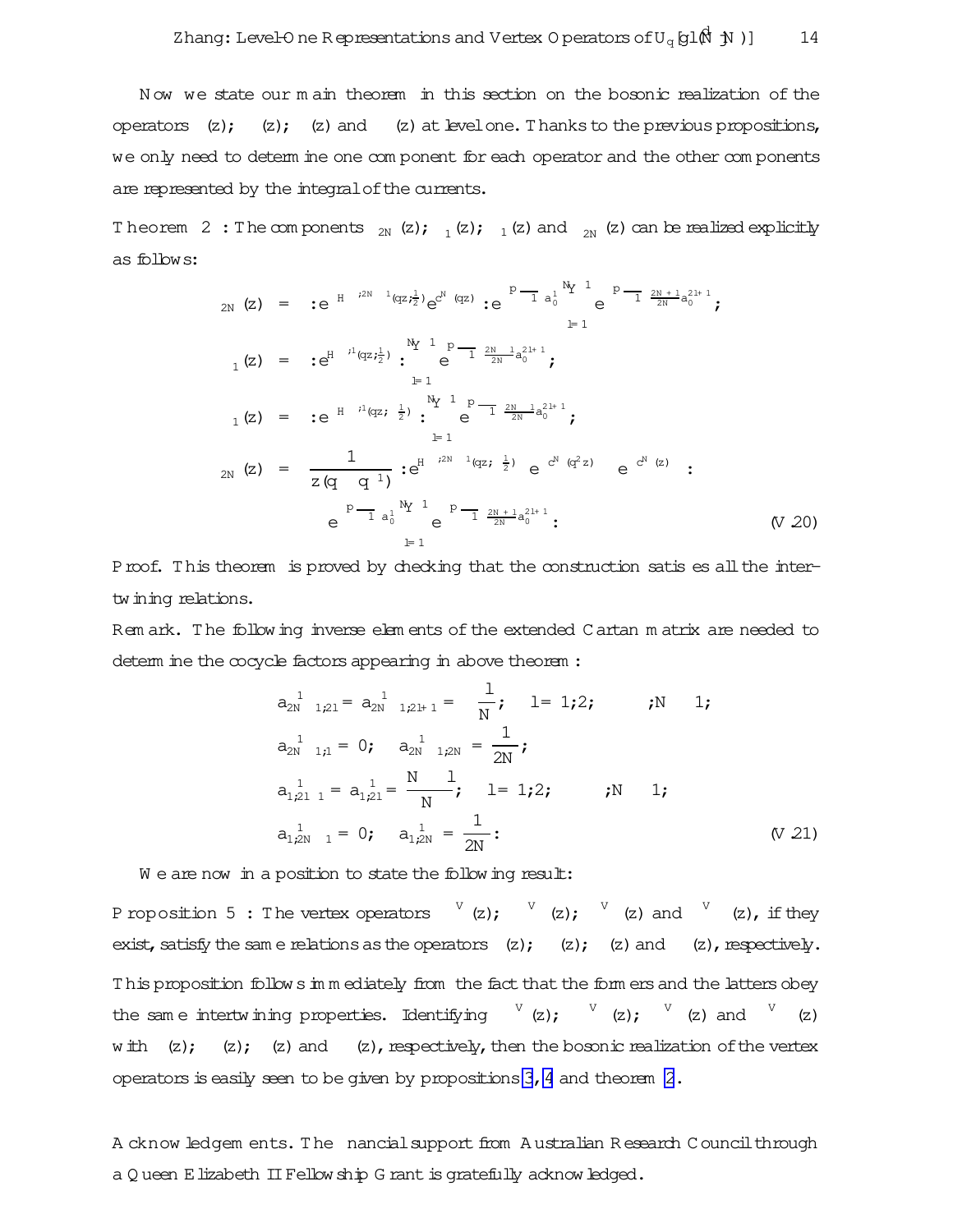### <span id="page-15-0"></span>R eferences

- [1] B.D avies,O .Foda,M .Jim bo,T.M iwa,A .N akayashiki,Com m un.M ath.Phys.151, 89 (1993).
- [2] M .Jim bo,T.M iwa,Algebraic analysis of solvable lattice m odels,CBM S R egional Conference Series in M athem atics, vol. 85, AM S, 1994.
- $[3]$  V  $E$ . K orepin, N  $M$  . B ogoliubov, A  $G$ . Izergin, Q uantum inverse scattering m ethod and correlation functions, C am bridge U niversity Press, 1993.
- $[4]$  F A. Sm imov, Form factors in completely integrable models of quantum eld theory, W orld Scienti c, Singapore, 1992.
- [5] C.Itzykson,H .Saleur and J.-B.Zuber,ed: Conform alinvariance and applications to statisticalm echanics, W orld Scienti c, Singapore, 1988.
- [6] I.B.Frenkel,N .Yu.R eshetikhin,Com m un.M ath.Phys.146,1 (1992).
- [7] IB. Frenkel, N. Jing, Proc. Nat'l. A cad. Sci. U SA 85, 9373 (1988).
- [8] D. Bemard, Lett. M ath. Phys. 17, 239 (1989).
- $[9]$  H. A wata, S.O dake, J. Shiraishi, Commun.M ath. Phys. 162, 61 (1994).
- [10] Y.K oyam a, Commun.Math.Phys.164, 277 (1994).
- [11] N .Jing,S.-J.K ang,Y .K oyam a,Com m un.M ath.Phys.174,367 (1995).
- $[12]$  N. Jing, K.C. M isra, e-print [q-alg/9701034](http://arxiv.org/abs/q-alg/9701034).
- [13] K .K im ura,J.Shiraishi,J.U chiyam a,Com m un.M ath.Phys.188,367 (1997).
- $[14]$  H. A wata, S.O dake, J. Shiraishi, Lett.M ath. Phys.  $42$ , 271  $(1997)$ .
- [15] W .-L. Yang, Y .-Z. Zhang, Nucl. Phys. B 547, 599 (1999).
- [16] R.G ade, Nucl. Phys. B 500, 547 (1997).
- $[17]$  Y .-Z.Zhang, M D.G ould, e-print[math.QA/9809156](http://arxiv.org/abs/math/9809156), J.M ath.Phys., in press.
- [18] V G .D rinfeld, Sov. M ath. D okl. 36, 212 (1988).
- [19] V.Chari, A.Pressley, Commun.Math.Phys.142,261 (1991).